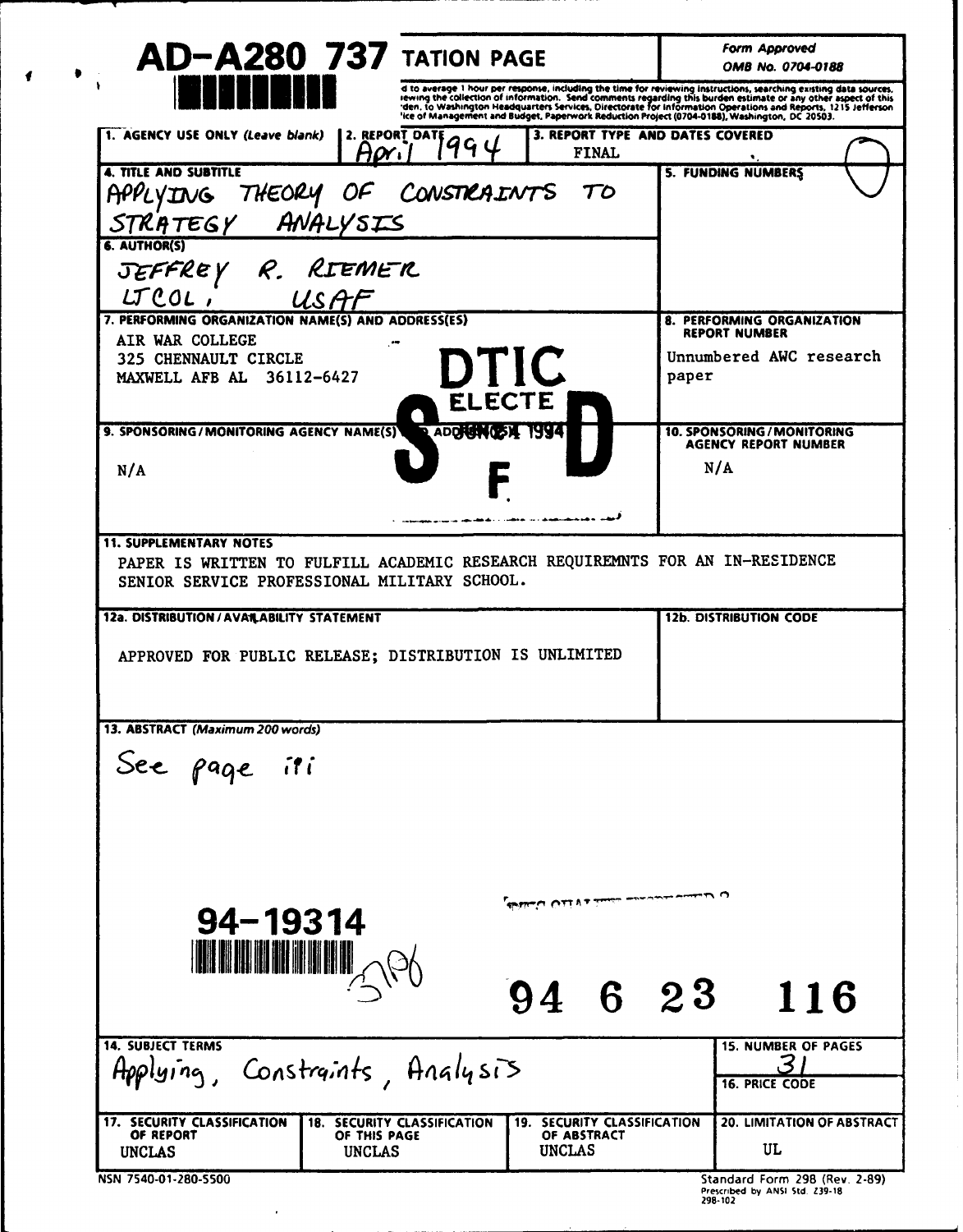# **AIR WA COLLEGE**

## **AIR UNIVERSITY**

## **APPLYING THEORY OF CONSTRAINTS**

## **TO STRATEGY ANALYSIS**

by

### **Jeffrey R. Riemer Lieutenant Colonel, USAF**

## **A RESEARCH REPORT SUBMITTED TO THE FACULTY**

**IN** 

**FULFILLMENT OF THE CURRICULUM** 

# **REQUIREMENT**

**Advisor: Lt Col Mark Mondl** 

**MAXWELL AIR FORCE BASE, ALABAMA** 

**April 1994** 

| NTIS CRA&I<br>DTIC TAB<br>Justification | Unannounced               | Д<br>◘<br>п |
|-----------------------------------------|---------------------------|-------------|
| By<br>Distribution f                    |                           |             |
|                                         | <b>Availability Codes</b> |             |
| <b>Dist</b>                             | Avail and / or<br>Special |             |
|                                         |                           |             |

Accesion For<br>NTIS CRA&I

 $\epsilon$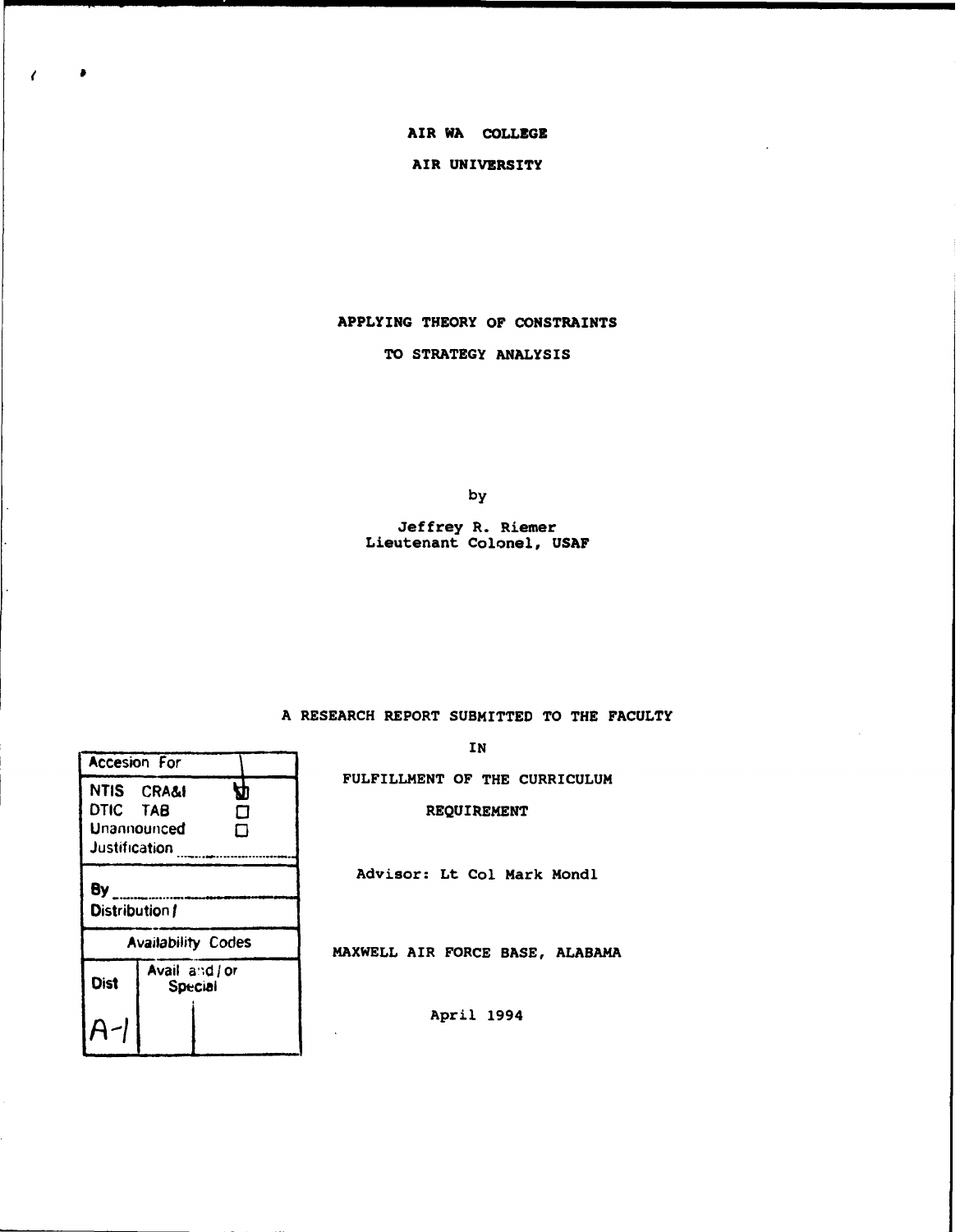#### **DISCLAIMER**

This study represents the views of the author and does not **neceeearily reflect the official opinion of the Air War College or tho Department of the Air Force. In accordance with Air Force Regulation 110-8, it is not copyrighted, but is the property of the United States government.** 

**Loan copies of this document may be obtained through the interlibrary loan desk of Air University Library, Maxwell Air Force Baae, Alabama 36112-5564 (telephone (205) 953-7223 or DSN 493-7223).**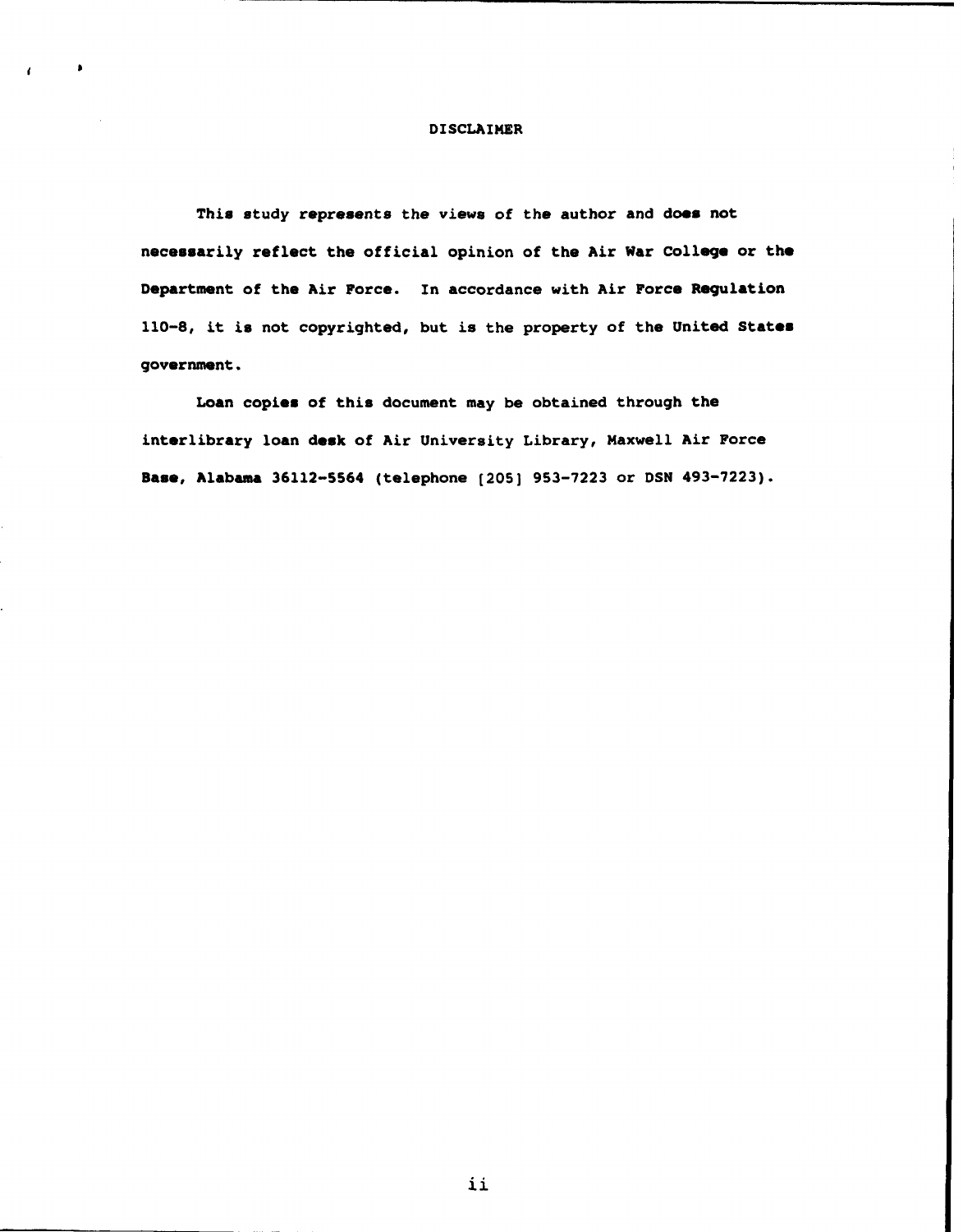#### **ABSTRACT**

**TITLE: Applying Theory of Constraints to Strategy Analyeie AUTHOR: Jeffrey R. Riemer, Lieutenant Colonel, USAF** 

**The objective of the paper is to spark interest in a set of thinking processes known as Theory of Constraints (TOC). This paper explains the TOC Thinking Processes, discusses the strategy development process, summarizes the 1992-1994 United States National Military Strategy, and demonstrates one of the many uses of TOC by analyzing a portion of the current National Military Strategy.** 

**This analysis begins by hypothesizing the United States does not have a sound National Military Strategy. The rationale for this hypothesis is DOD does not have enough money in the forecasted budgets to maintain the Base Force to counter near term dangers and still invest in the Defense Technology and Industrial Base (DTIB) to provide a reconstitution capability for defeating a re-emergent global threat. This analysis concludes with the idea that by integrating the management of the DTIB, dividends are possible that provide for a sound National Military Strategy.** 

**iii**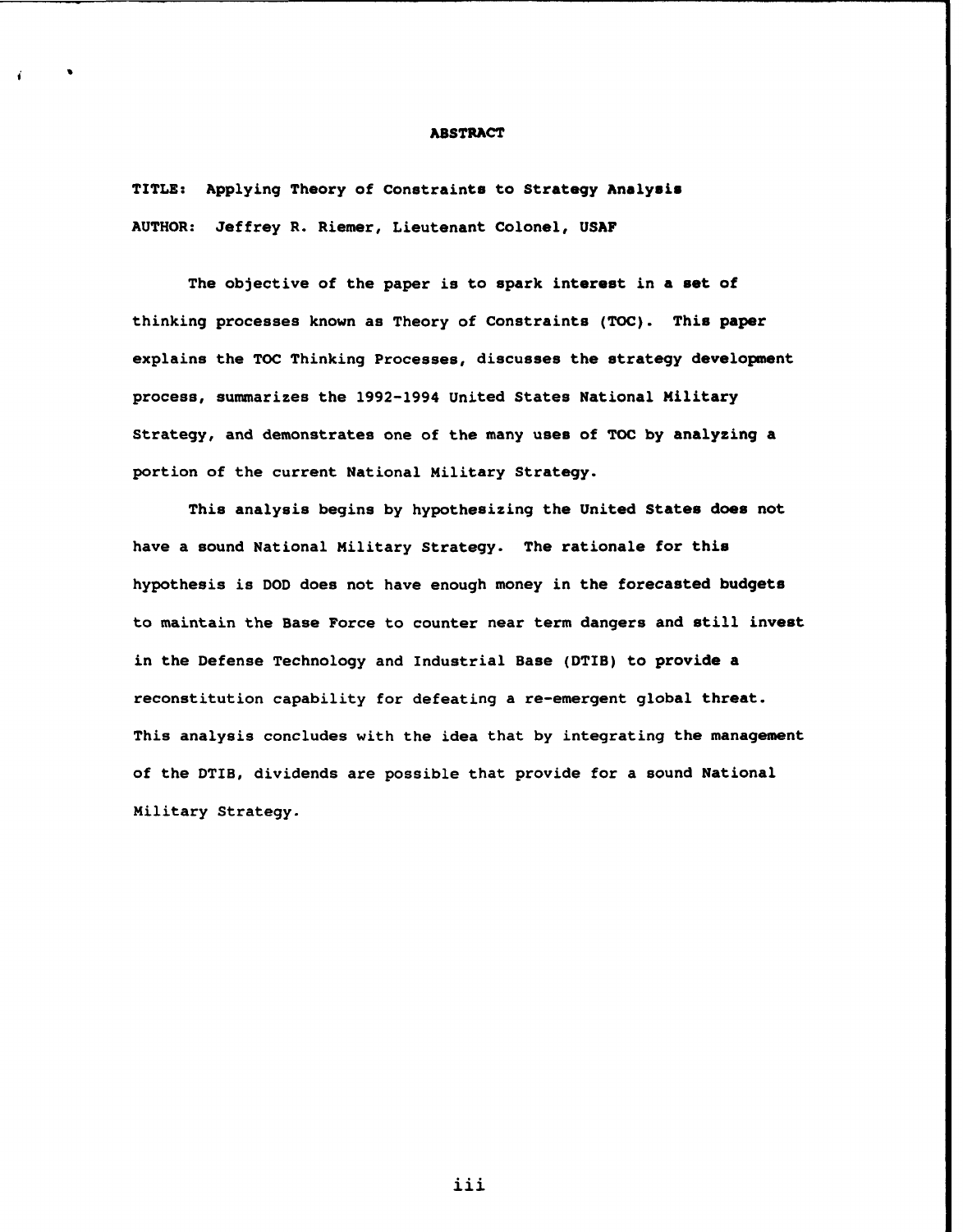## **BIOGRAPHICAL SKETCH**

Lt Col Jeffrey R. Riemer is currently an Air War College, Class of **1994, student.** 

Lt Col Riemer graduated from the University of Florida in 1974, earning his Bachelor of Science Degree in Aerospace Engineering and a **commission through the ROTC program.** 

**After graduating from pilot training in 1975, he had flying assignments as an F-4C Wild Weasel pilot, T-37 Instructor Pilot, and F-16 Acceptance Test Pilot.** 

**He received his Master's Degree in Aeronautical Engineering in 1984, through the Joint Air Force Institute of Technology/USAP Test Pilot School Program. After graduating from test pilot school he served as a Test Pilot School Instructor Pilot, F-16 Experimental Test Pilot, and Operations Officer of the F-16 Combined Test Force.** 

**Lt Col Riemer's next assignment was as a Military Staff Assistant for the Deputy Director, Defense Research and Engineering/(Teet and Evaluation), at the Pentagon, from November 1988, to September 1991. This position involved the oversight of the Military Services' developmental test and evaluation of major aircraft, missile, and electronic warfare programs.** 

**Lt Col Riemer's Pentagon assignment was followed by a tour as squadron commander of the 4953rd Test Squadron, flying NT-39 and NC-141 testbeds from September 1991, to July 1993.** 

Following Air War College Lt Col Riemer is scheduled to assume **duties as the Program Manager for the Combat Talon 11, MC-13OH.** 

iv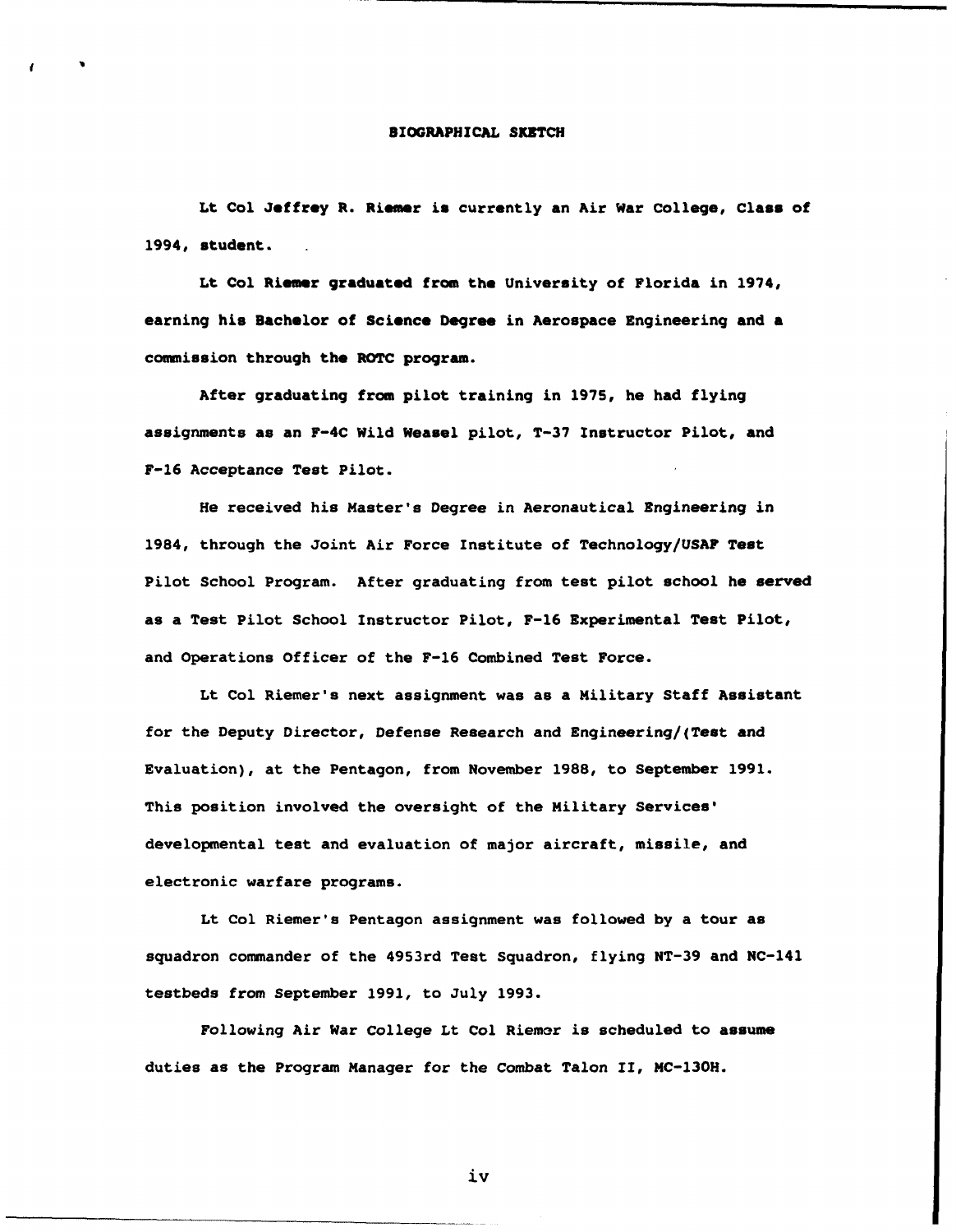# TABLE OF CONTENTS

 $\overline{1}$ 

 $\bar{z}$ 

 $\ddot{\phantom{a}}$ 

 $\ddot{\cdot}$ 

| Chapter                                           |     |
|---------------------------------------------------|-----|
|                                                   |     |
| II. THEORY OF CONSTRAINTS OVERVIEW                | - 2 |
| What Is It                                        |     |
| How It Works                                      |     |
| How To Use It                                     |     |
| III. THE STRATEGY DEVELOPMENT PROCESS AND         |     |
|                                                   |     |
| Strategy Development Process                      |     |
| Current National Objectives and Military Strategy |     |
| IV. USING TOC TO ANALYZE OUR NATIONAL             |     |
|                                                   | 12  |
| Scope                                             |     |
| Current Reality Tree                              |     |
| <b>Evaporating Cloud</b>                          |     |
| Break Through Idea (Injection)                    |     |
| <b>Negative Branch Reservation</b>                |     |
| <b>Future Reality Tree</b>                        |     |
| Prerequisite and Transition Trees                 |     |
| What is the Next Step                             |     |
|                                                   | 28  |
|                                                   | 30  |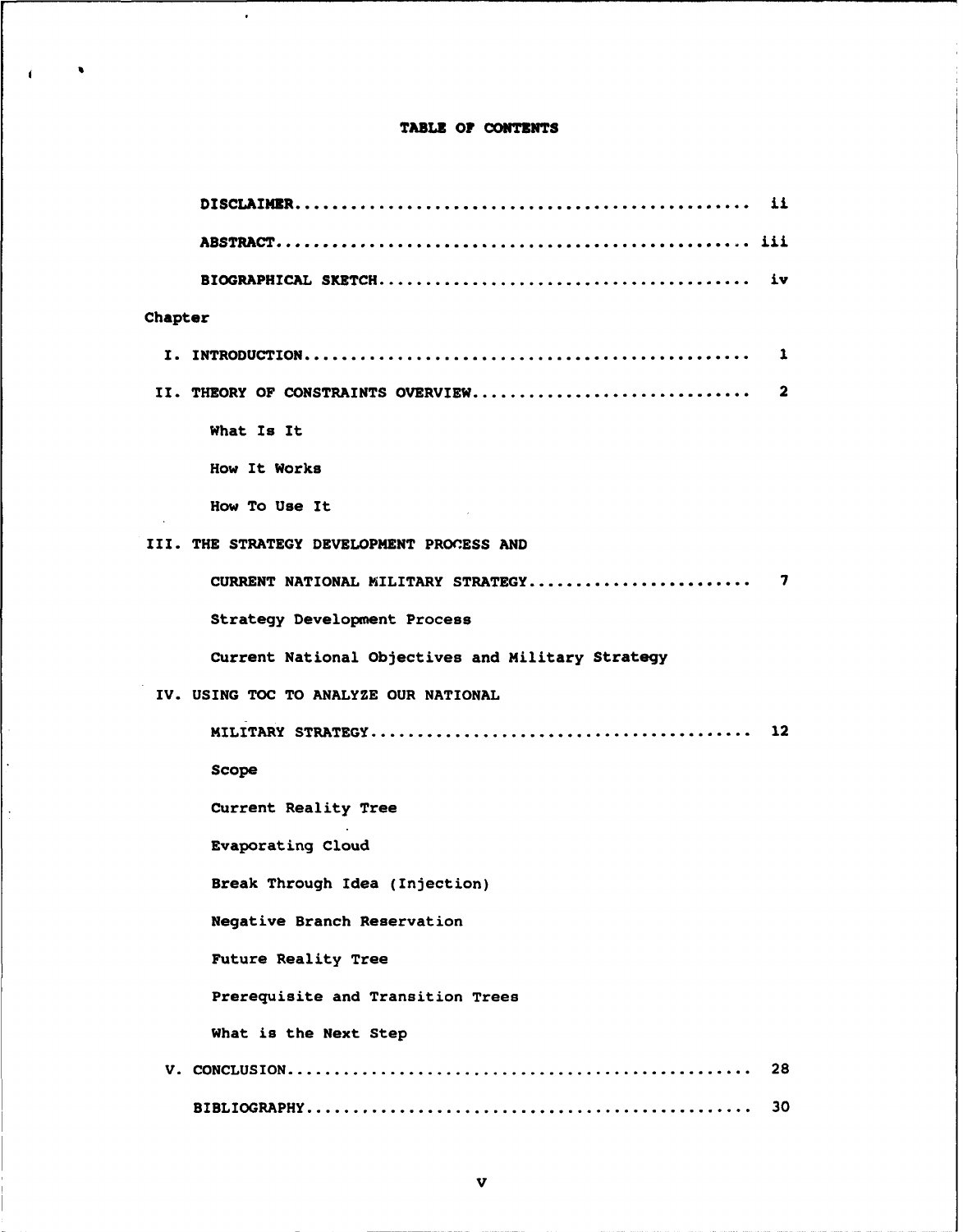#### **CHAPTER I**

# **INTRODUCTION**

**The objective of this paper is to spark interest in a set of thinking processes known as Theory of Constraints (TOC). Chapter Two presents an explanation of the TOC Thinking Processes. Chapter Three**  provides a discussion of the strategy development process and summarizes **current National Objectives and National Military Strategy. Chapter Four demonstrates one of the many uses of TOC, by analyzing a portion of the current National Military Strategy. Finally, Chapter Five contains concluding remarks.** 

**This analysis begins by hypothesizing the United States does not have a sound National Military Strategy. The rationale for this hypothesis is DOD does not have enough money in the forecasted budgets, to maintain the Base Force to counter near term dangers and still invest in the Defense Technology and Industrial Base (DTIB) to provide a reconstitution capability for defeating a re-emergent global threat. This analysis concludes with the idea that by integrating the management of the DTIB, dividends are possible that provide for a sound National Military Strategy.**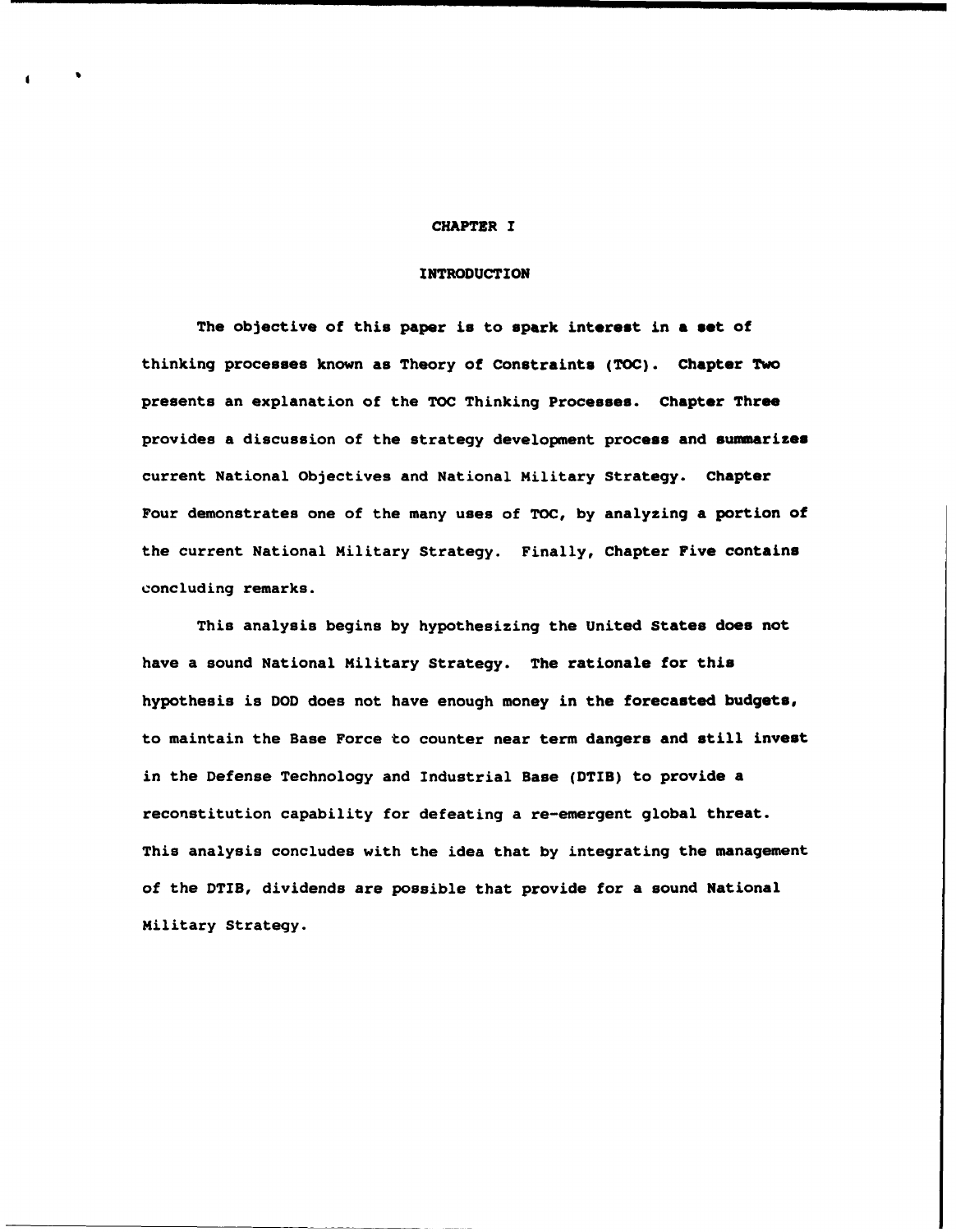#### **CHAPTER I1**

## **THEORY OF CONSTRAINTS OVERVIEW**

#### **What Io It**

**Theory of Constraints (TOC) is a set of scientifically baaed thinking processes used to solve organizational problems of all types and sizes. TOC provides a methodology for identifying core problems and developing, analyzing, and implementing workable ideas to achieve ongoing process improvements. TOC also provides a structured way to**  logically develop better understanding of what is going on in ones area **of responsibility and test the decisions, policies, strategies, etc., <sup>1</sup>that direct ones actions. TOC can help prevent bad ideas from being implemented, make sure meaningful ideas do not lead to negative side e~< brt effects, and that good ideas become more rounded. It is a powerful way A to think through an issue and present an analysis in a way that strengthens relationships and builds mutual respect.** 

# **How It works2**

**The TOC Thinking Processes are manifested in five techniques, which provide a series of linked steps that answer three fundamental questions. The three questions are:** 

<sup>&</sup>lt;sup>1</sup>Theory of Constraints (TOC) was developed by Dr. Eliyahu M. Goldratt, an Israeli physicist.

**Chris Waddell, Consulted by author, 13 December 1993 through 31 March 1994, by telephone calls and facsimiles (Waddell Consulting Inc, C Avraham Y. Goldratt Institute, 1993-1994).**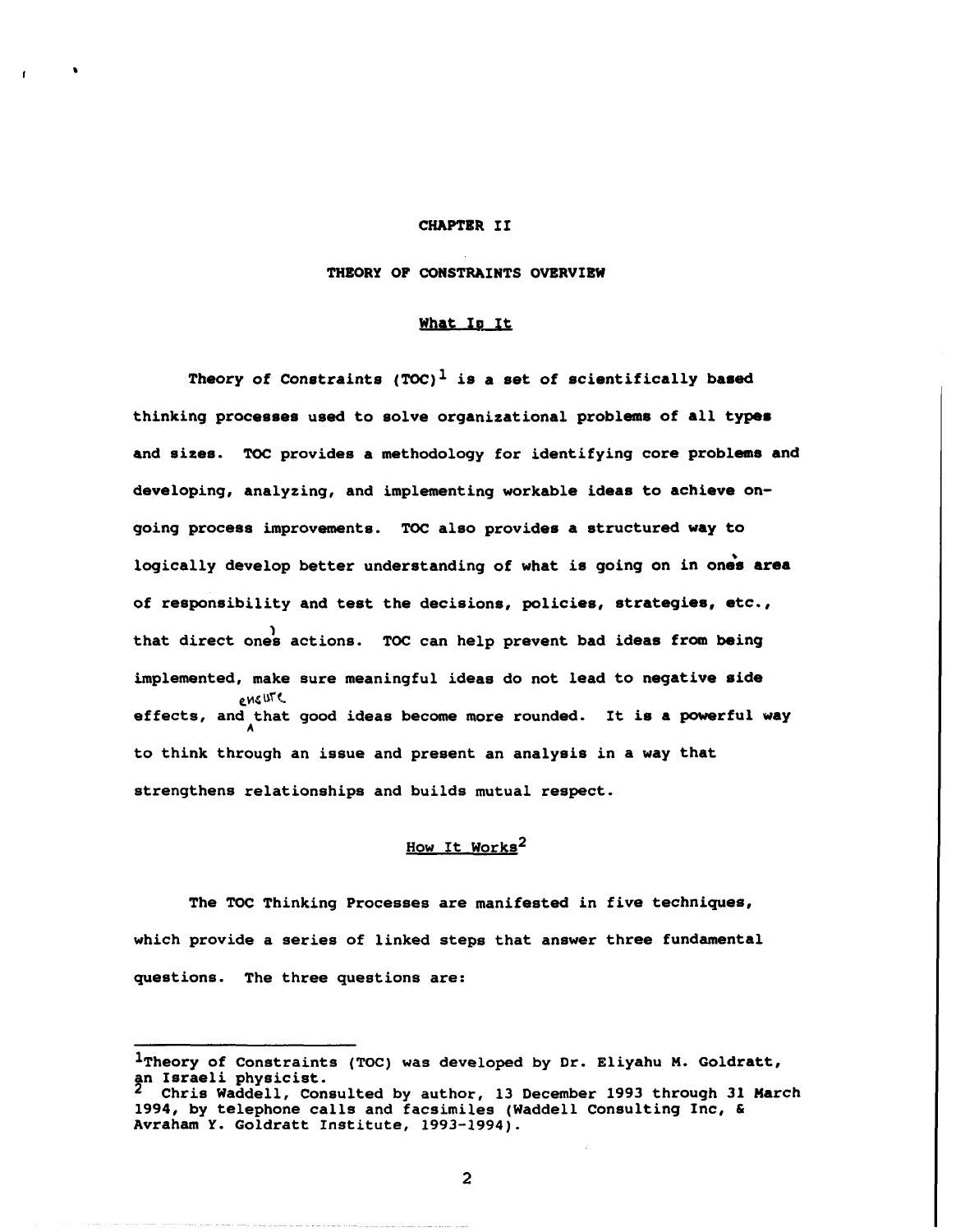- **1. What to change?**
- **2. To what to change?**
- **3. How to cause the change?**

**The five techniques are:** 

1. Build a Current Reality Tree - This technique involves **identifying the undesirable effects (UDEs) present in a given area, and uses experience (intuition) to connect these UDEs through cause-effect relationships. This technique helps to pin-point root causes and core**  problems. This provides a logical picture of reality and helps to **"understand what is going on around us today."3 Visualize the Current Reality Tree by thinking of the undesirable effects as the leaves on a tree, the cause-effect relationships as the limbs, and the root causes and core problems as the roots of a tree. By identifying a core problem it allows one to answer the first question--What to change?** 

**2. Build an Evaporating Cloud** - **Once a core problem is identified this technique involves grouping several items together to form a "cloud." These items include a precisely stated objective, which is opposite of the core problem; the requirements and the prerequisites that make the necessary conditions for the objective true; and the conflict between the prerequisites perpetuating the core problem. Each of these items are connected by underlying assumptions. To "uncovar**  assumptions that are limiting ones actions<sup>4</sup>, one evaporates the "cloud" **by challenging the assumptions that are invalid, and ideas begin to** 

<sup>&</sup>lt;sup>3</sup> Chris Waddell, Total Quality: Bringing It Home With The Theory of **Constraints (Cincinnati: Waddell Consulting Inc. L Avraham Y. Goldratt Institute, l993), 1-4. Ibid.**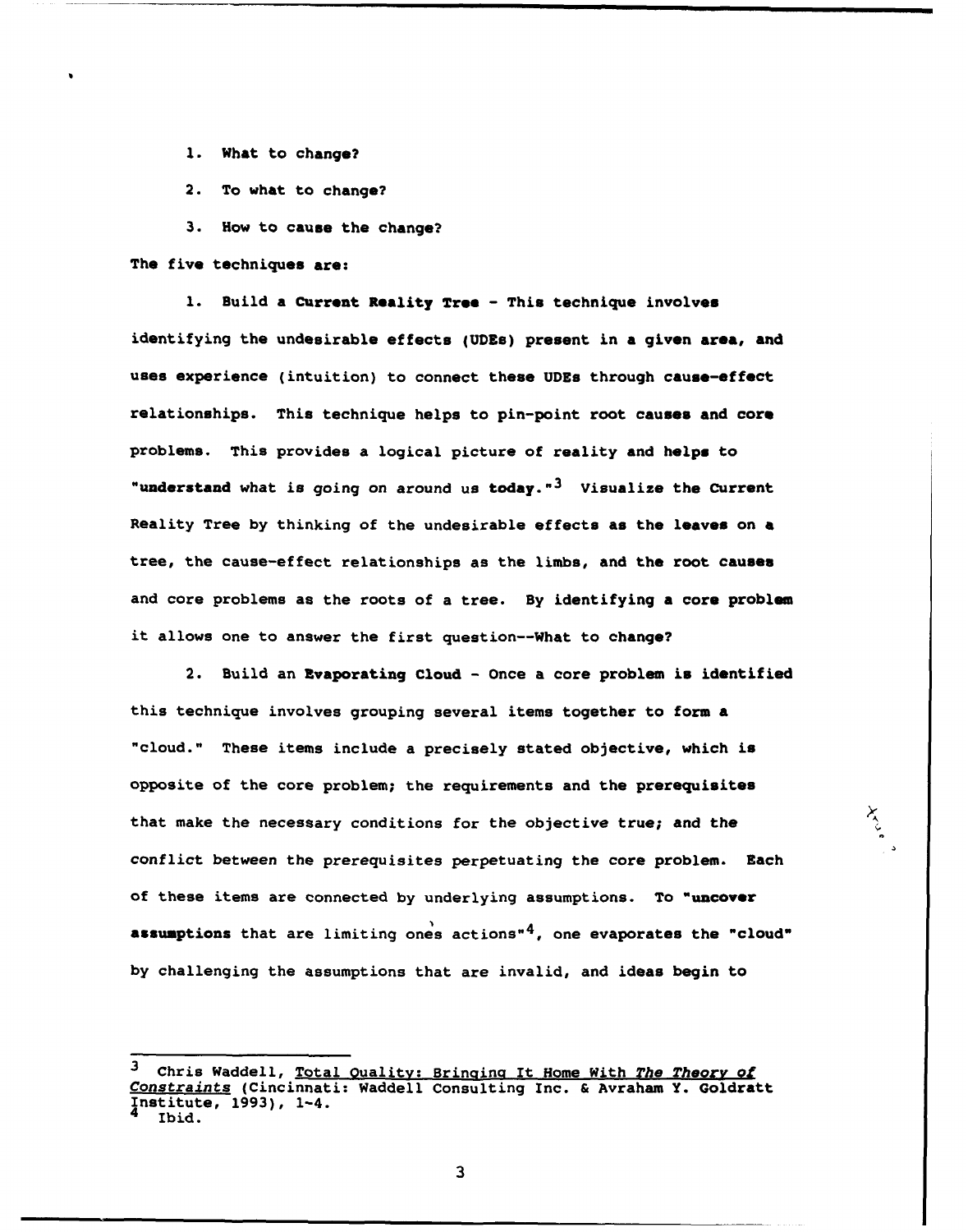**.mrrge which allow one to change the current reality and move toward tomorrow.** 

**3. Build a ?uture Reality Tree** - **This technique allows one to**  "create a vision of tomorrow"<sup>5</sup> by constructing ideas (injections) which, **when implemented replace the existing UDEs from the Current Reality Tree, with desirable effects (DEs) without creating devastating new UDEs. To prevent the creation of new UDEs an integral portion of this technique involves performing "Negative Branch Reservations." These Negative Branch Reservations help to show what negative effects may occur from implementing the new ideas. The Future Reality Tree is completed by injecting additional ideas to replace the negative effects with DEs. By combining the results of the previous technique and this one (techniques 2 and 3), one can answer the second question--To what to change?** 

**4. Build a Prerequisite Tree** - **This technique involves using collective expertise to point out obstacles that are expected when implementing the injections used in the Future Reality Tree. Intermediate objectives are used to "overcome the corresponding obstacles. n6 Overcoming these obstacles allows one to implement the corresponding injections and move toward the vision of tomorrow.** 

**5. Build a Transition Tree** - **This technique involves constructing a detailed implementation plan, based entirely on the initiator's actions and the desired effects. "Implementing changes is the step that completes the move toward the vision of tomorrow. "7 By combining the** 

- **Ibid.**
- 6 **Ibid.**   $\overline{ }$

 $\overline{\mathbf{4}}$ 

**Ibid.**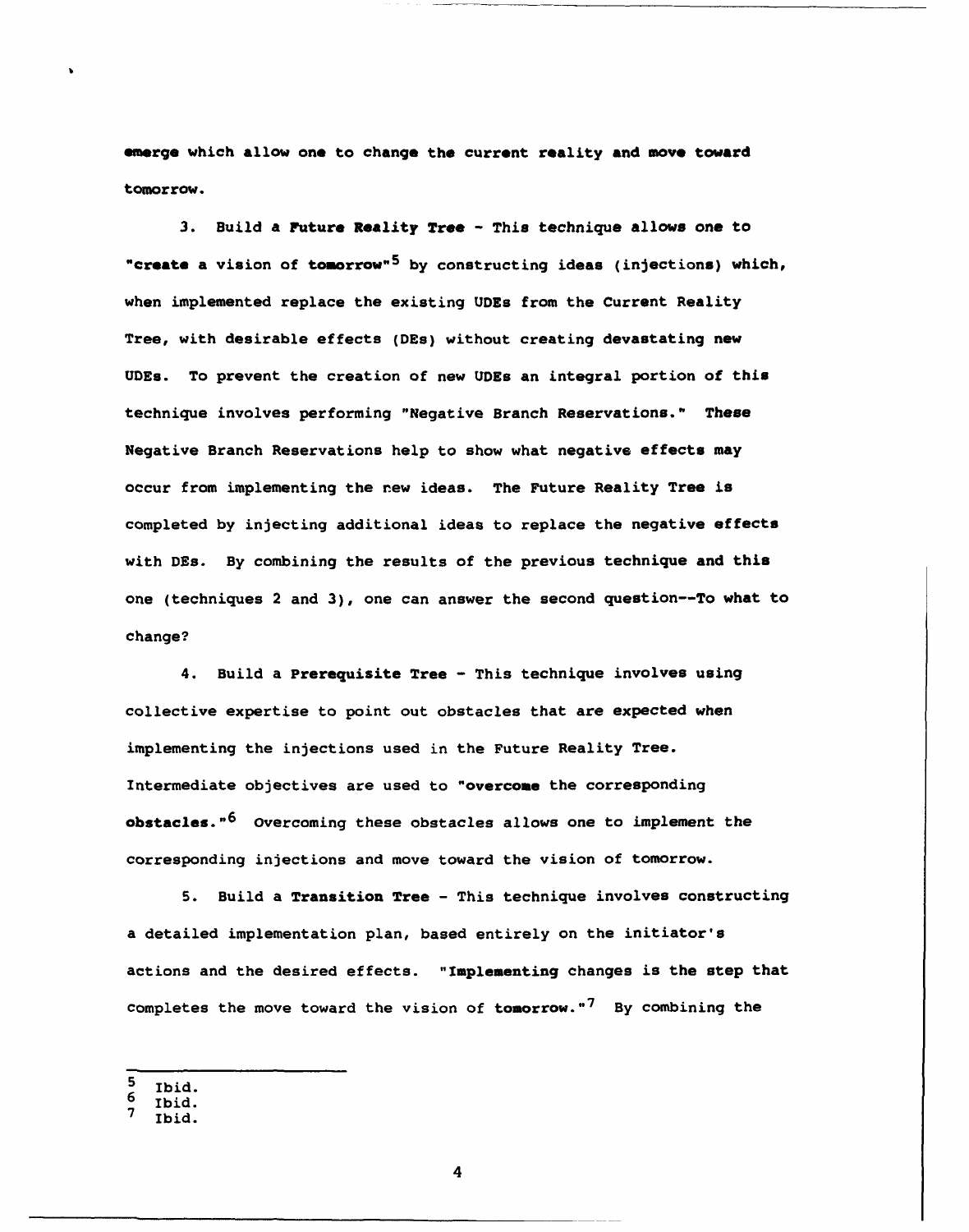**results of the previous technique and this one (technique8 4 and S), one is able to answer the third question--How to cause the change?** 

**Figure 1, shows the linking of all the techniques. However, it is important to realize they can be used together or individually, depending on the desired outcome. When used together these techniques provide a complete package to identify a problem and implement a solution. However, by using some of the techniques individually a wide variety of applications become available.** 

## **How To Use It**

**At this point the reader may be thinking that TOC is just a common sense decision-making process, but actually it is much more. Senior leaders often find themselves having to make decisions with limited information, and they depend to a large extent on their experience and intuition to make the best decision possible at that time. More information and time may be nice, but it is not always available.**  hey depend t<br>the best dec<br>me may be ni<br>ALITY



**Figure 1** : **Linking of the TOC Techniques**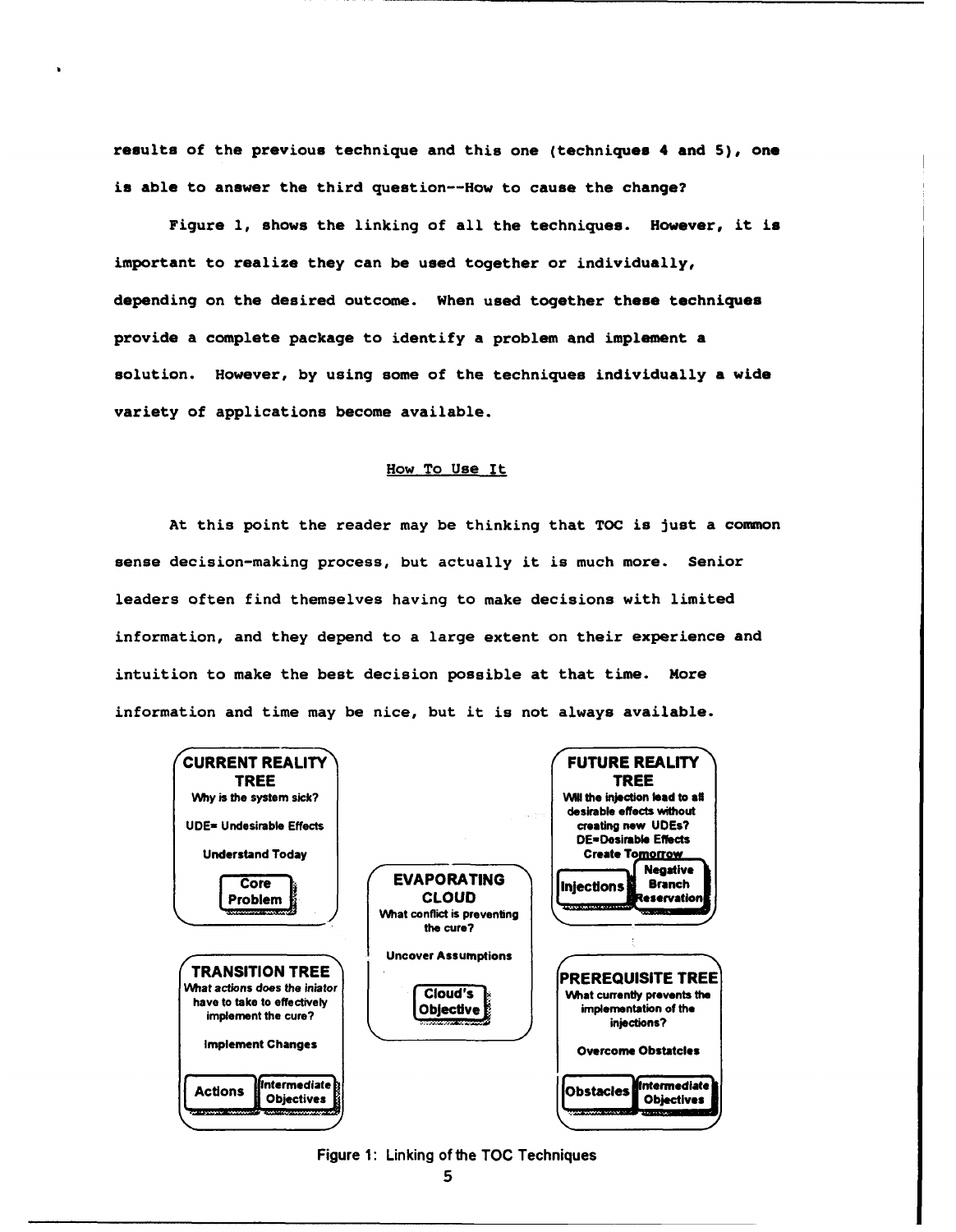**When time is available it ia important to uae it effectively, and this**  is where TOC can be of benefit. If one expends resources to solve a **problem, it is important to solve the problem that produces the most beneficial reaults. The Current Reality Tree really helpa uncover relationships that show common causes that create many of the UDEa; core problems that otherwise would have remained hidden begin to appear.** 

**Another important aspect is many times paradigms are based on**  assumptions that have become invalid. By using the Evaporating Cloud **the assumptions can be challenged in such a way that allows invalid**   $\mathcal{O}(2\pi)$ assumptions' to become more obvious, triggering new ideas that may not **have otherwise surfaced.** 

**The Negative Branch Reservations provide a means for testing the new ideas in a non-threatening way. This technique alone can produce large dividends.** 

**This paper mentions how to use each technique, but the major focus is on the use of the Evaporating Cloud and Negative Branch Reservations to analyze strategy.**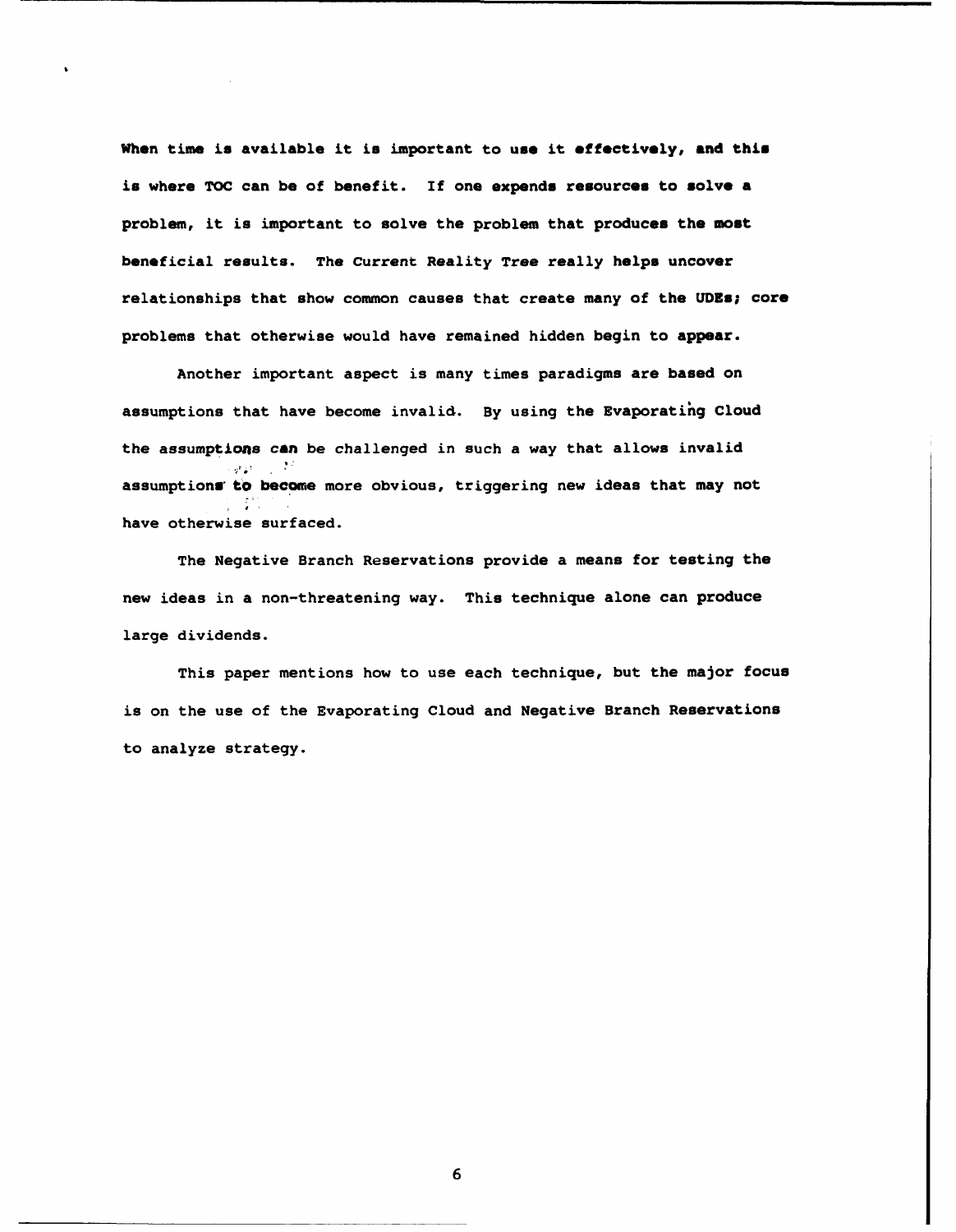### **CHAPTER 111**

#### **THE STRATEGY DEVELOPMENT PROCESS**

**AND** 

#### **CURRENT NATIONAL MILITARY STRATEGY**

#### **Strateav Develoment Process**

**"The modern strategy process (in both theory and successful practice) can be thought of as consisting of at least five fundamental, interconnected, and sequential steps or decisions that define and shape strategy at each level of authority."8 This discussion will frame the**  steps in the context of national strategy development; however, these **steps apply to any type of strategy development.** 

**The steps are:** 

- **1. Determine National Security Objectives**
- **2. Develop National (Grand) Strategy**
- **3.** Develop National Military<sup>9</sup> Strategy
- **4. Develop Operational Strategy**
- **5. Develop Tactics**

**This five-step process is not as simple as one might think.** 

<sup>8</sup> **Colonel Dennis M. Drew and Dr. Donald M. Snow, Makina Strateav an Introduction to National Securitv Processes and Problems (Maxwell Air \$rce Base: Air University Press, 1988), 13-14.** 

**Any instrument of national power can be substituted for military (e.g. economic, political, etc.).**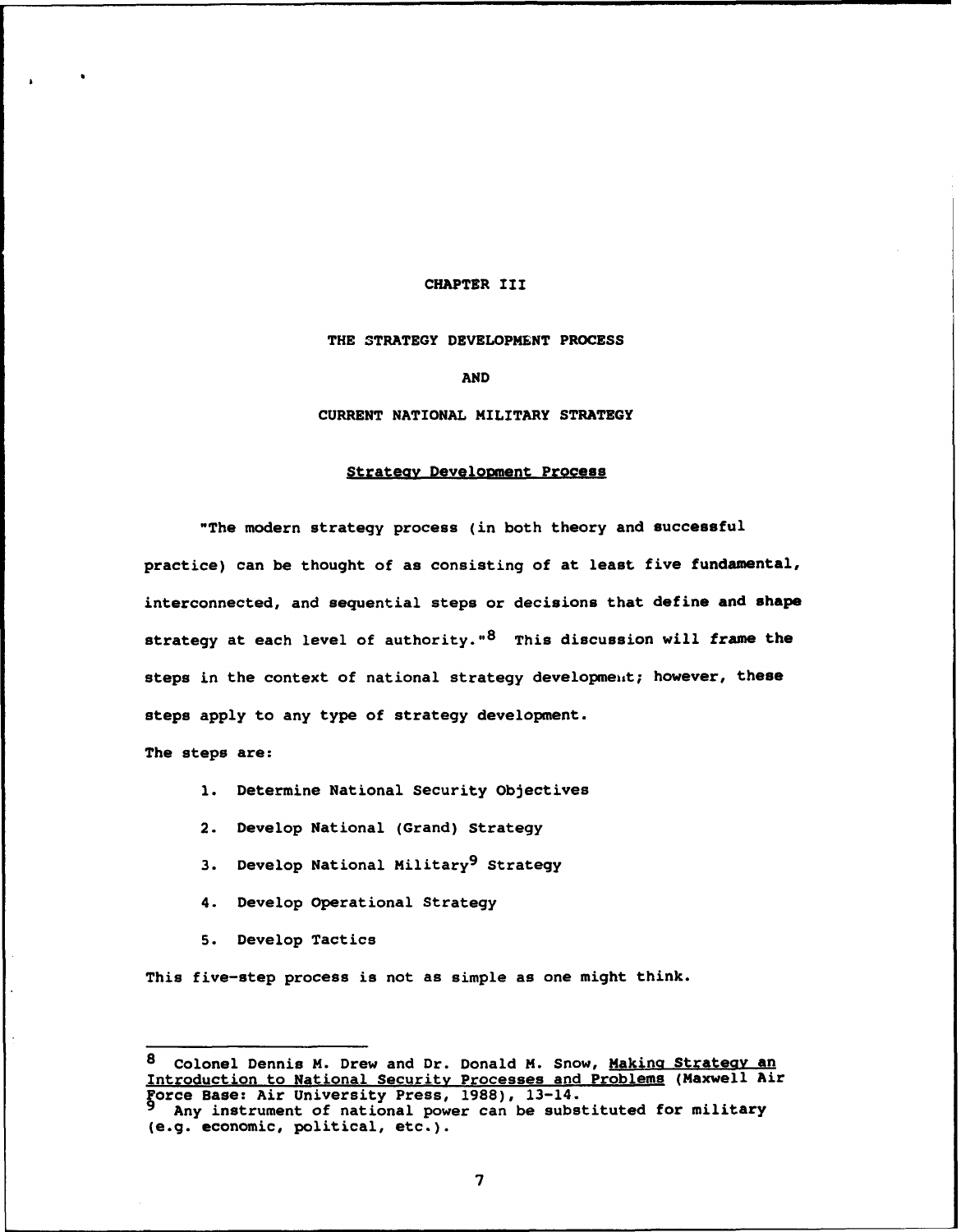**"There are at least' four factors that complicate the process. "I0** 

1. The seemingly neat and compartmentalized steps of the process **are neither neat nor compartmentalized.** 

**2. There is a reverse flow or feedback system within the process.** 

**3. Numerous external factors constrict and twist the straightline flow.** 

**4. The process is complicated by the question of where and by whom decisions are made within the process.** 

**Figure 2 shows how these factors combine with the fundamental steps to form the overall process.** 



**Figure 2. The Strategy Process** 

**Internal to the overall process are the actual steps used to determine the individual strategies. The plan that best employs the** 

**lo Drew, 21. The four factors that follow have been paraphrased.**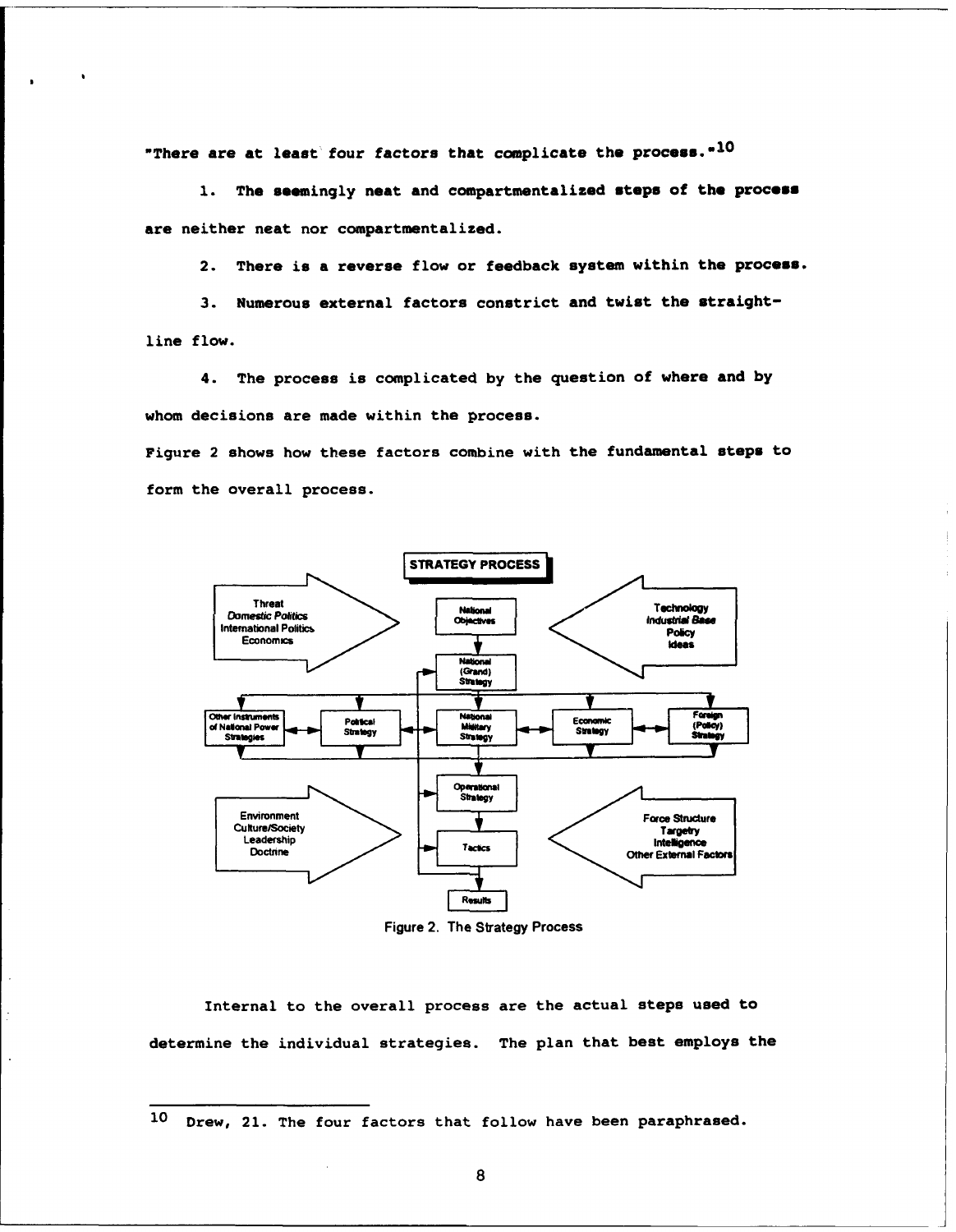resources to achieve stated objectives becomes the strategy. The Snyder **Model, shown in Figure 3 illustrates this internal process.** 



**Figure 3. Snyder Strategy Model** 

**Source: William P. Snyder, Air War College, June 1991 Several questions surface during this internal process:** 

- **1. What are the resource constraints?**
- **2. Does strategy drive resources or do resources drive strategy?**
- **3. What are the assumptions?**

**The constraints on resources can vary across a wide range, from unconstrained to fully constrained, but usually they turn out to be somewhere in the middle. The relationships between the resources and the strategy vary as a function of the constraints.** 

**With the proper national will, resources can usually be found to do just about anything. A good example of this was the race to put a man on the moon in the 1960s. President Kennedy set the objective of having a man on the moon by the end of the decade and provided the resources that made it happen. Today, with defense downsizing the United States is put in the position of having resources constrained, which limits the available strategy options. Important points to remember are that, no matter what the level of constraints, strategy**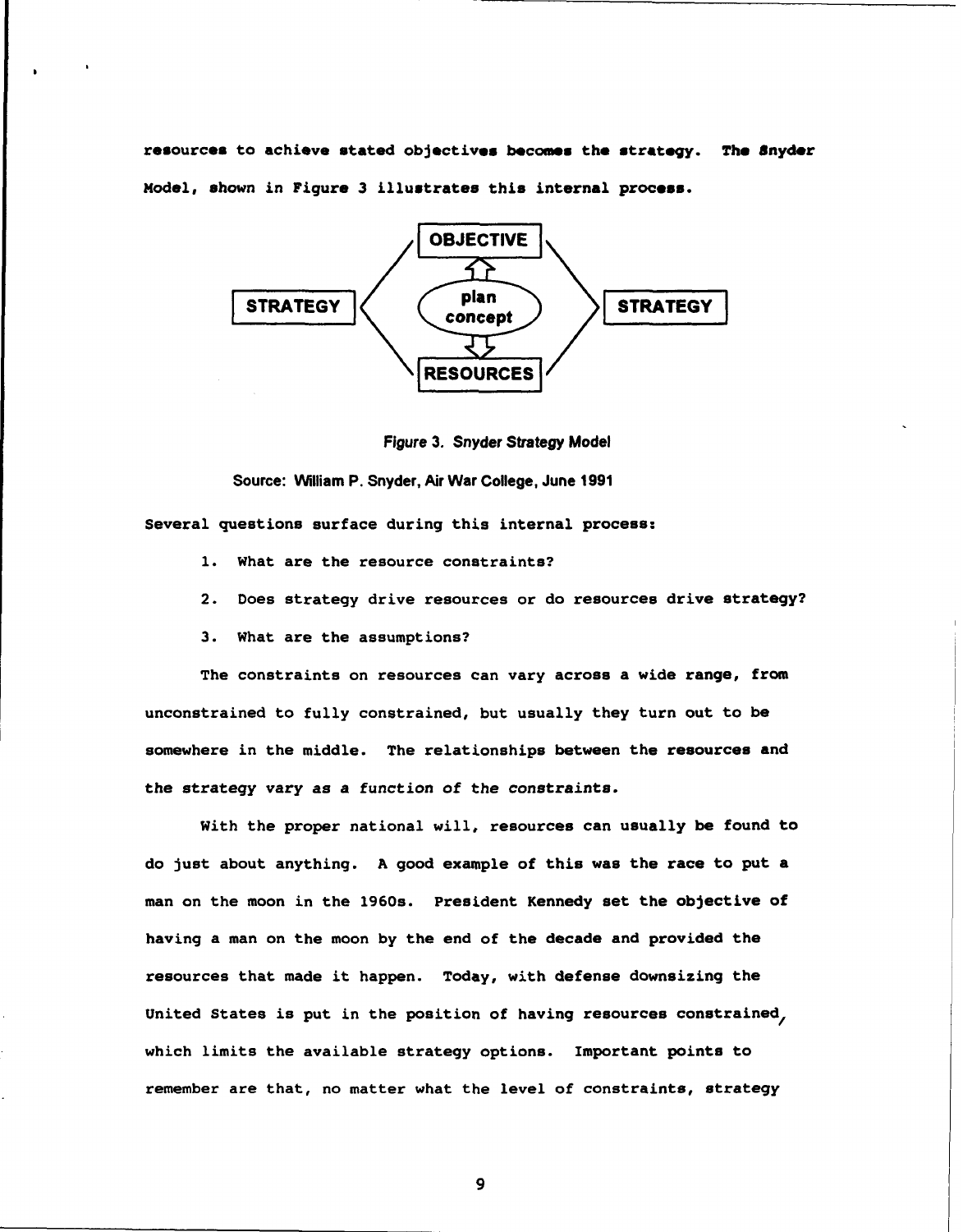development is not an absolute process, and in practice the process **becomes iterative.** 

**Finally--What are the assumptions? This can be the most important question of all, because if the aasumptions are invalid, the strategy they produce will be flawed. The evaporating cloud technique can be**  very useful in testing assumptions on which to base a coherent strategy. **f&p~5~** 

**The overall strategy process is complex, the better it is m understood, the more useful it will prove in producing executable strategies.** 

### **Current National Obiectives and Militarv Sttateav**

**"The vision of the world to which the United States aspires ia one of freedom, respect for human rights, free markets, and the rule of lawe Defining a new strategy to achieve such a vision must begin with our national security interests and objectives. "11 They are as follows:** 

- **The United States must ensure its security as a free and independent nation, and protect its fundamental values, institutions, and people.** 

- **The United States will seek global and regional stability that encourages peaceful change and progress.** 

- **The United States will seek open, democratic and representative political systems worldwide.** 

- **The United States will seek an open international trading and economic system that benefits all participants.** 

**l1 The White House, National Security Strateay of the United States, (Washington, D.C.: U.S. Government Printing Office, January 1993), 3.**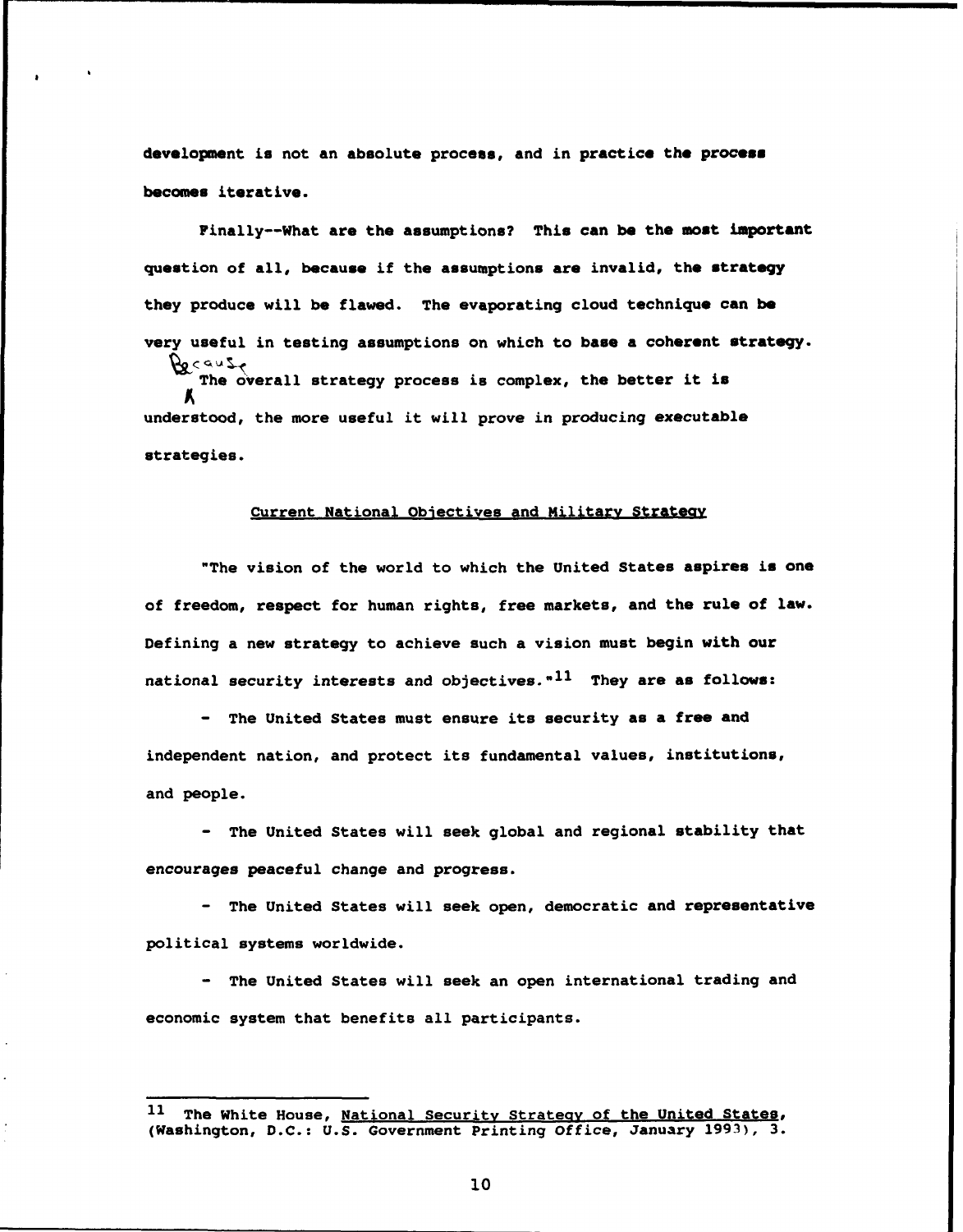- The United States will seek an enduring global faith in **mrica--that it can and will lead in** *8* **collective response to the world's crises.** 

**The current National Military Strategy supports these objectives using four pillars; strategic deterrence and defense, forward presence, crisis response, and reconstitution. This strategy involvem letting force structure fall below what is needed to counter a global threat, while maintaining a Base Force as a core capable of strategic deterrence, forward presence, and crisis response. If a global threat starts to re-emerge leaders will use the reconstitution pillar to form, train, and field new units which will supplement the Base Force and defeat the new global threat. Figure 4 shows this concept.** 

**The analysis in the next chapter is based on this current National Military Strategy. The strategy is expected to change, but the analysis methodology remains applicable to future strategies.12** 



**Peacetime | Crisis | Regional Contingencies | Giobal War** 



**Source: National Military Strategy of the United States, January 1992.** 

**Peacetime | Crisis | Regional Contingencies | Global War**<br>
Figure 4. Force Structure<br>
Source: National Military Strategy of the United States, January 1992.<br> **President Clinton's National Security Strategy is undergoing f revision, and the corresponding National Military Strategy will also change.**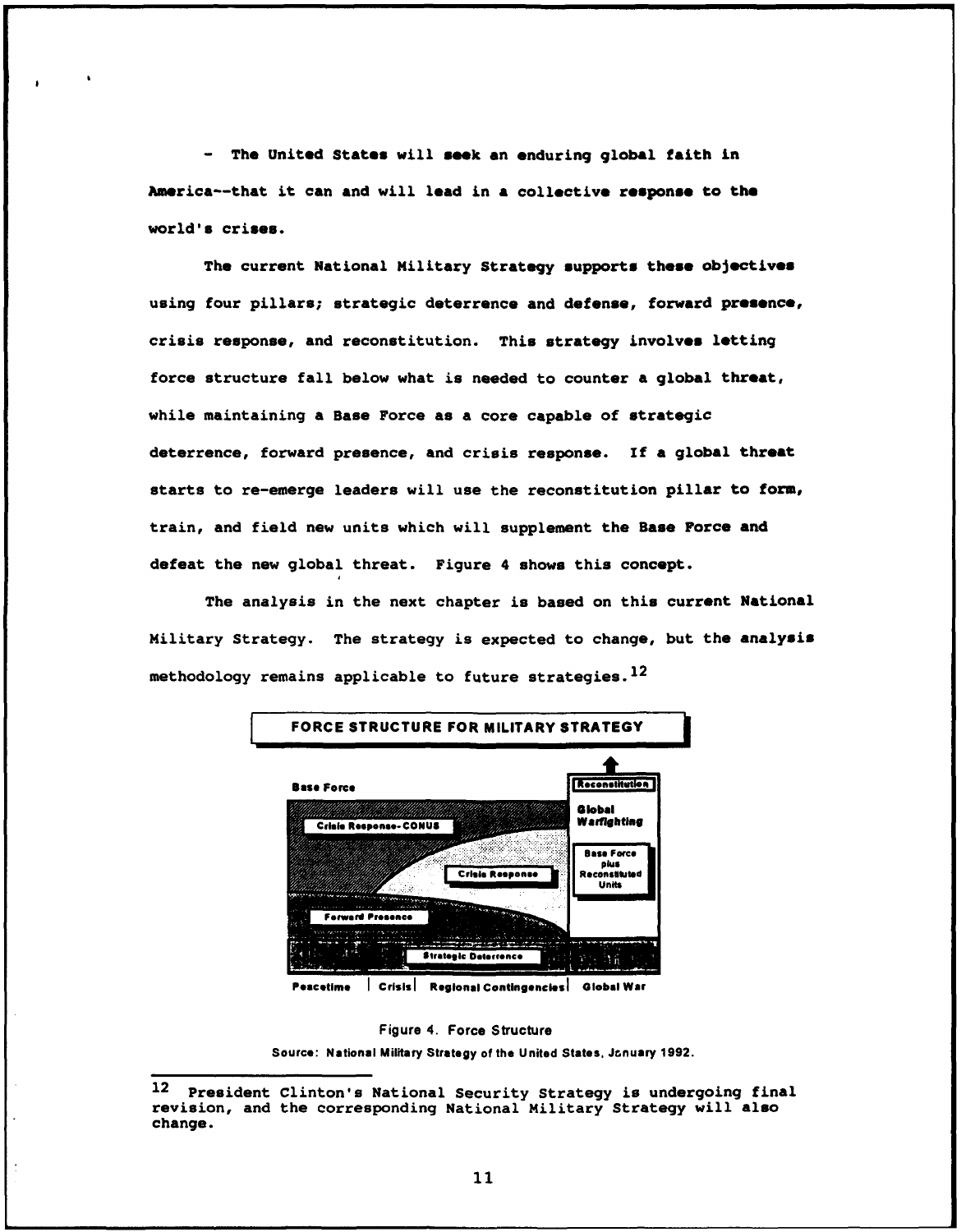#### **CHAPTER IV**

**USING TOC TO ANALYZE OUR NATIONAL MILITARY STRATEGY** 

#### Scope

The purpose of this analysis is to demonstrate the usefulness of **the TOC Thinking Processes in analyzing the current National Military**  Strategy. The use of each TOC technique is discussed; however, most of **the attention is dedicated to applying the Evaporating Cloud and the Negative Branch Reservation portions of the overall TOC Thinking Processes. This helps to limit the scope while still illustrating the usefulness of TOC in analyzing strategy.** 

## **Current Realitv Treg**

**Normally, building a Current Reality Tree is an appropriate place to start when using TOC. This provides a logical picture of the subject under study and helps to understand what is going on around one today.** 

**When developing the Current Reality Tree in search of a core problem, it is important to take a moment and think carefully about**  whose reality to use7. With localized subject matter (i.e., things in proximate control), one may be able to create a sufficient view of **reality on his own; however, for subject matter involving joint operations or issues influenced by outside organizations, it may be necessary to create a Current Reality Tree that combines each organization's individual realities. Combining individual Current Reality Trees into a single tree would provide a more realistic picture**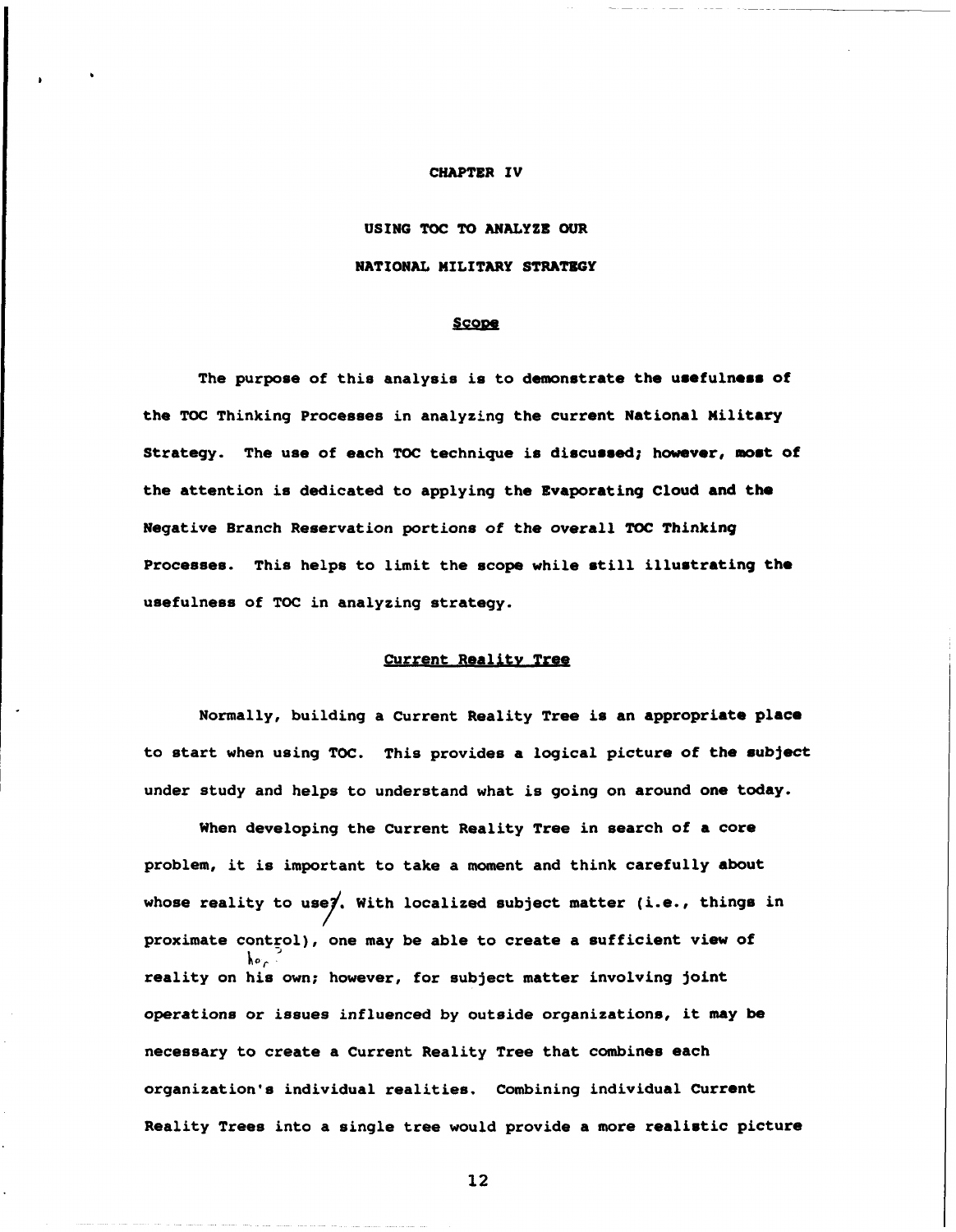**of the operating environment, and may identify a core problem on the global, rather than the local level.** 

**Creating an integrated Current Reality Tree, to determine an actual core problem, is beyond the scope of this paper. Therefore, to**  demonstrate how TOC applies to strategy analysis I will hypothesize a core problem.<sup>13</sup> Assume an integrated Current Reality Tree analysis of **the current National Military Strategy produced the following core problem:** 

**Core Problem: The current National Military Strategy is not round.** 

**This is not totally inconceivable, since the adequacy of each of the four pillars making up the strategy is being threatened by reductions in DO0 budgets as a result of downsizing.** 

#### Evaporating Cloud

**To tie the Evaporating Cloud technique to the Current Reality Tree it is necessary to form an objective, which is opposite of the core problem. To continue with the analysis, the following objective is created** :

**Objective: The United States must have a sound National Wilitar) Strategy.** 

**The next step, in forming the cloud, involves selecting two requirements that meet the stated objective.** 

**A sound current National Military Strategy must satisfy both the short and long term requirements that are fundamental to the strategy.** 

**l3 This may not actually be the core problem a through analysis would produce, but it will accomplish its purpose by facilitating the demonstration of how TOC can be applied as an analysis methodology.**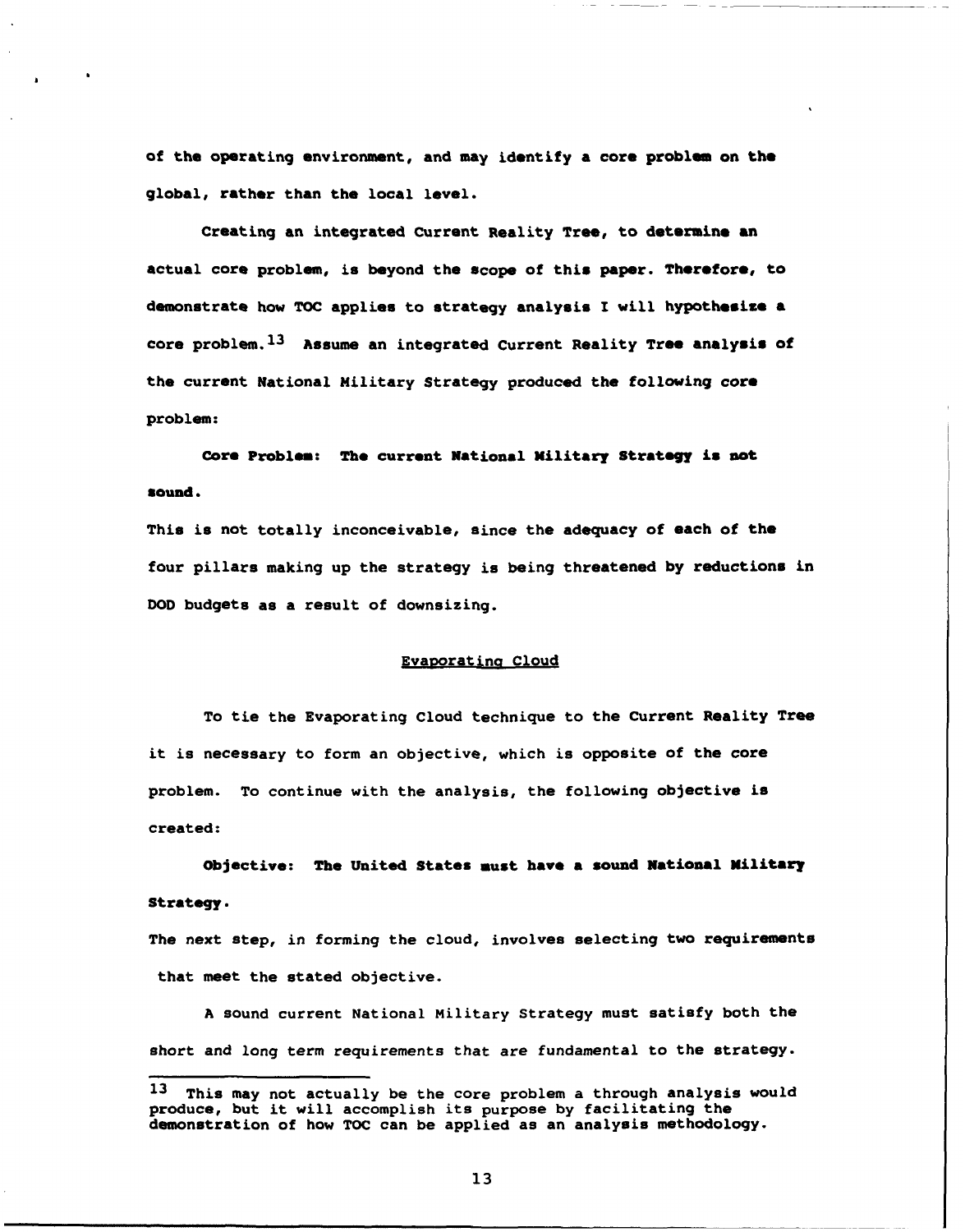**Sufficient force structure (Base Force) is needed in the short term to counter the near term dangers, and in the long term, the nation must be**  able to generate new force structure to defeat a re-emergent global **threat. The following requirements satisfy the objective:** 

**Requirement 1: DOD must have the force structure sufficient to counter near term dangers.** 

**Roquirennt 2:** DOD **lust have the ability to gumrate now force structure to defeat a global threat.** 

**To continue forming the cloud one establishes a prerequisite for each of these requirements and verbalizes the conflict existing between them. The following prerequisites apply, respectively, to each of the requirements:** 

Prerequisite 1: DOD must invest in current force structure (Base **Force).** 

Prerequisite 2: DOD must invest in the DTIB to provide a **toconstitution capbility.** 

**The conflict is the forecasted DOD budget will not allow investment in both requirements at the levels necessary to adequately support the objective. Figure 5 shows the resulting cloud. This may initially seem rather cumbersome; however, forming the cloud helps to articulate the conflict that perpetuates the core problem.**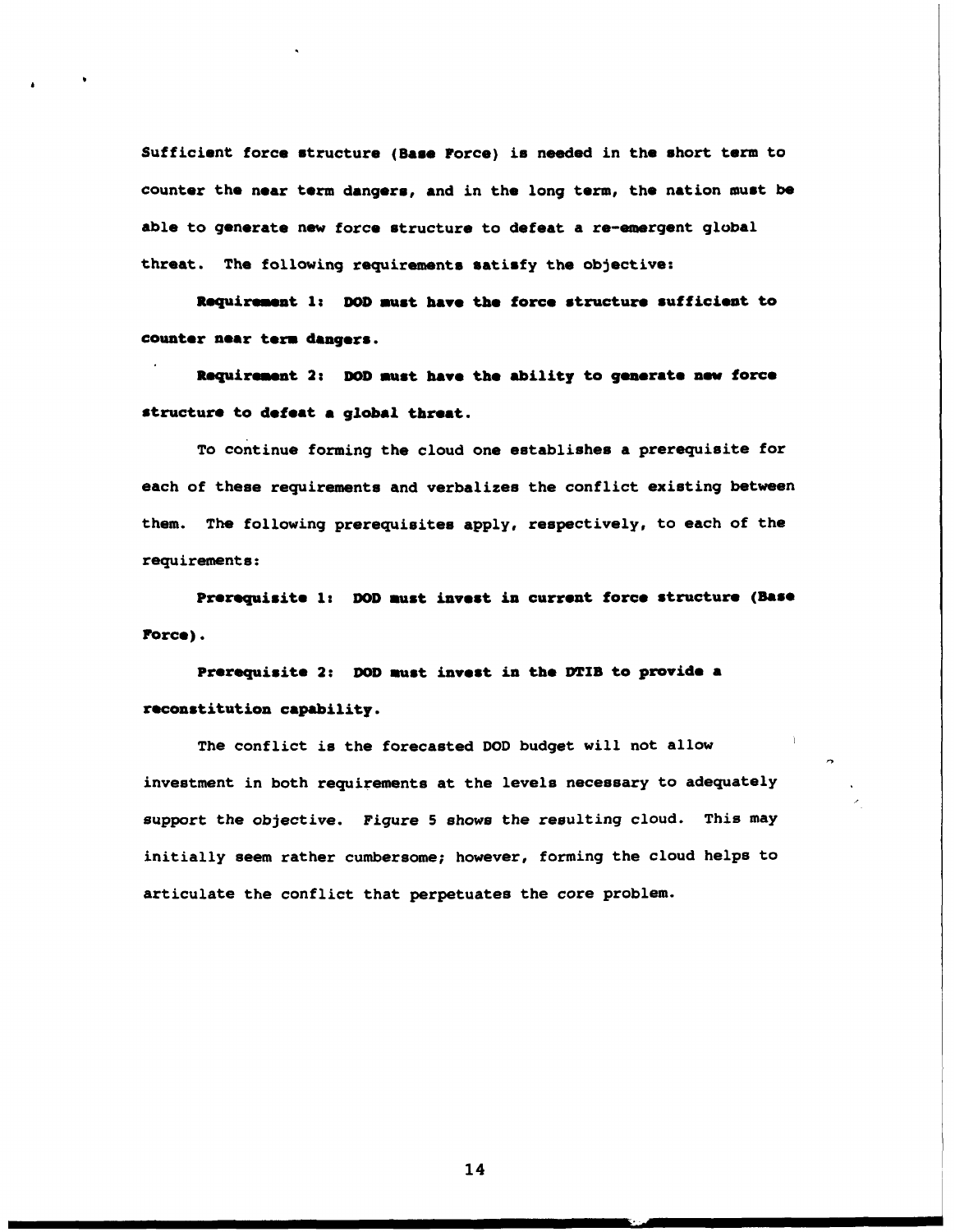

**Figure 5. Cloud** 

To eliminate the conflict (evaporate the cloud), one must determine the assumptions that exist under each of the necessary condition arrows, and then search for an idea to challenge at least one **of these assumptions. The following phrase will help identify the assumptions: In order to have "A" one must have "B," becauee**  "assumption." Using this process yields the following assumptions under **each arrow:** 

**A 4- B: In order to hava "a sound National Military Strategy" DOD**  must have "force structure sufficient to meet near term dangers" **because....** 

- **The strategic deterrence, forward presence, and crisis response pillars of DOD's National Military Strategy depend on a strong Base Force.** 

- **The international environment is unpredictable.** 

- **The United States must deter potential enemies.** 

- **As a superpower, America is expected to lead in collective responae to the World's crises.**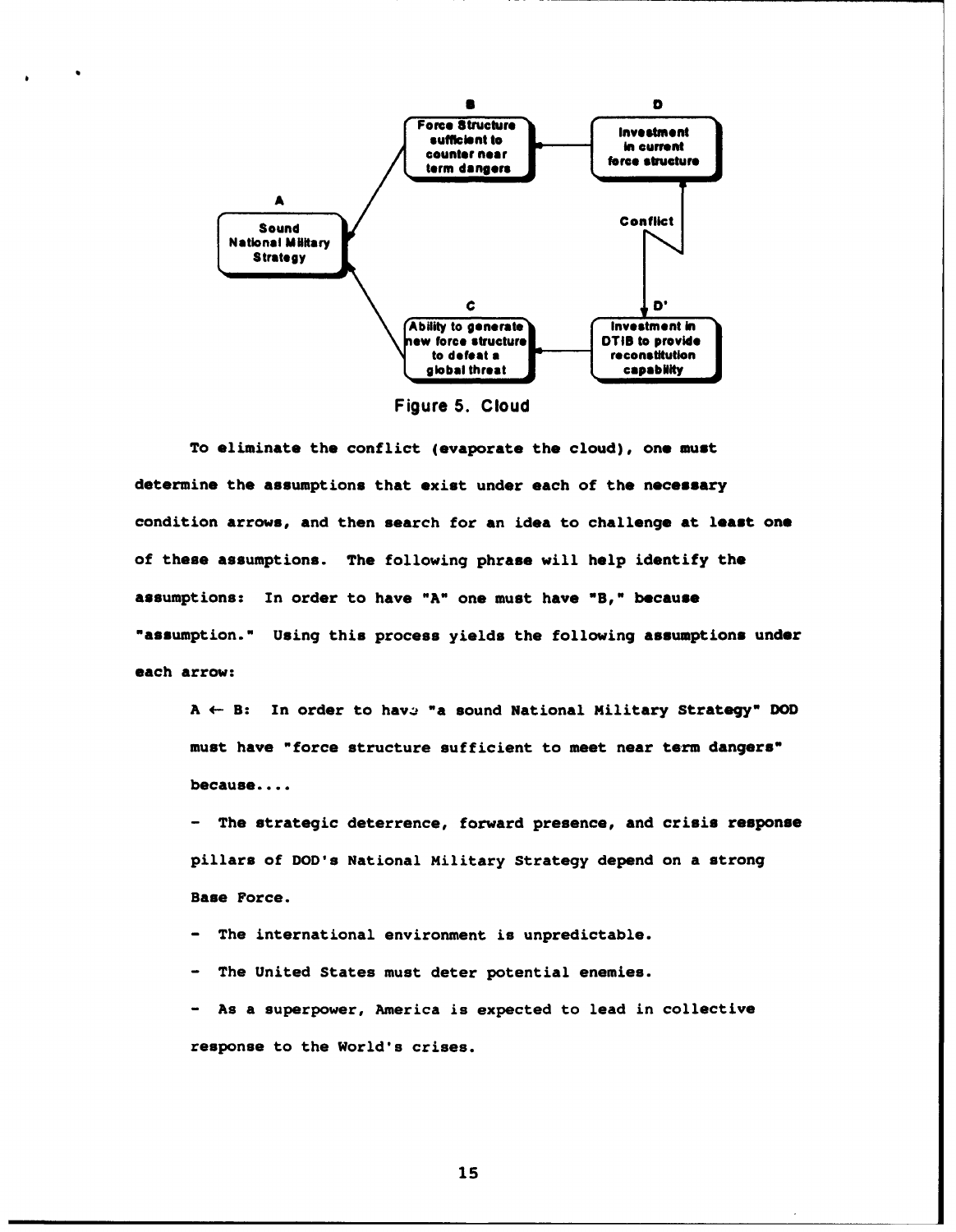The United States wants to ensure its security as a free and **independent nation.** 

ASA L

 $\mathbb{R}^2$ 

The United States wants to protect its fundamental values, **inst itut ions, and people.** 

- **Military forward presence reasmures United states' allies.** 

 $A \leftarrow C$ : In order to have "a sound National Military Strategy" DOD **must have "the ability to generate new force structure to defeat a global threata because....** 

- **If the United States does not have the ability to generate new force structure to defeat a global threat, then national eecurity could be dependent upon other nations or coalitions.** 

- **History has shown there will always be an enemy to threaten United States national interests.** 

- **Failure to acknowledge a re-emerging global threat jeopardizes national security.** 

- **A global threat will re-emerge.** 

- **Force structure is decreasing below that necessary to defeat a re-emergent global threat.** 

**<sup>B</sup>e D: In order to have "force structure sufficient to counter near term dangers" DOD must have "investment in current force structure" because....** 

- **Without the proper investment in the Base Force DOD will be unable to credibly counter the near term dangers.** 

- **Lacking capability to counter near term dangers elevates national security risk to an unacceptable level.** 

- **Forces must remain technologically superior to defeat aggressors with minimal friendly casualties.**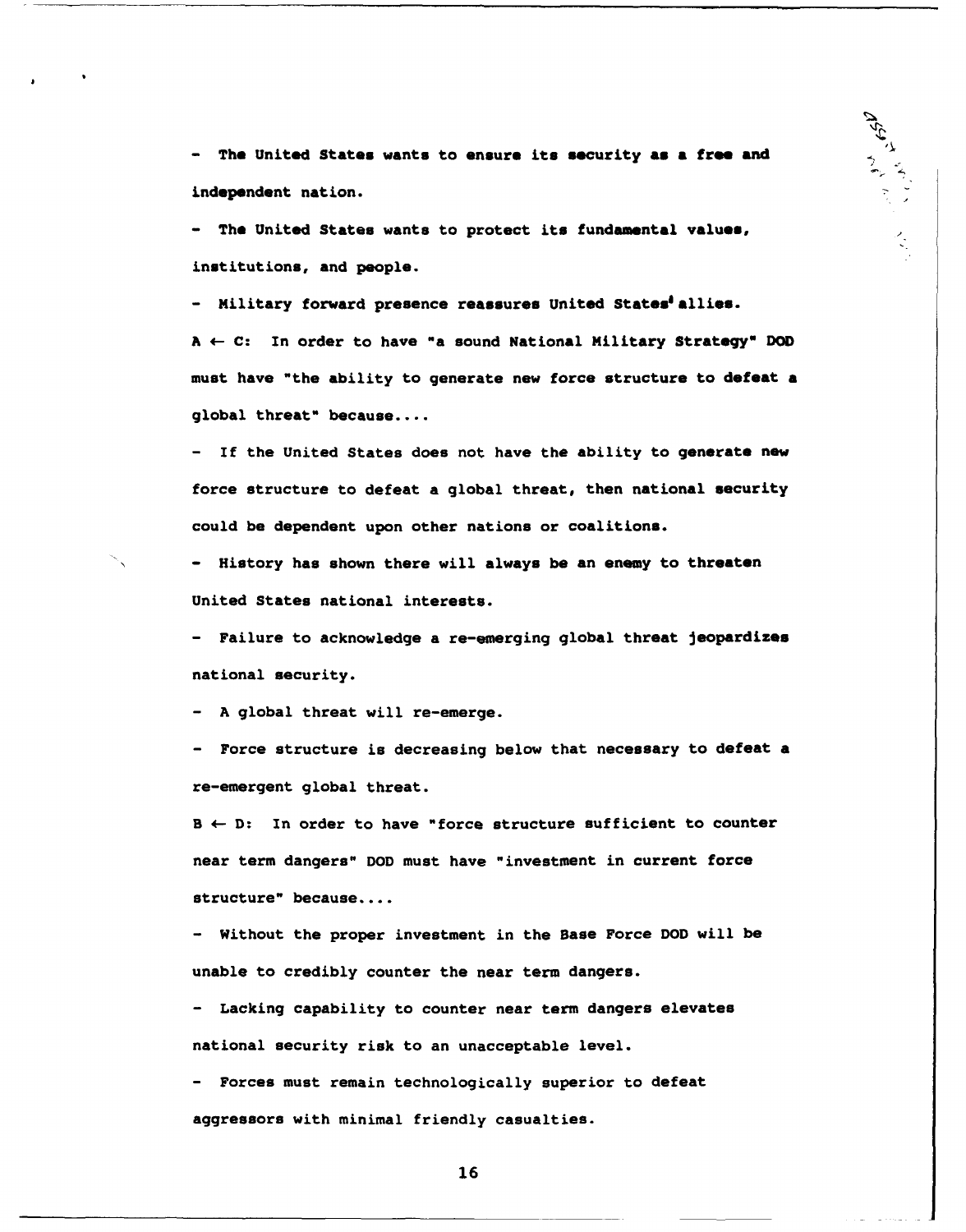- **Force modernization is necessary to remain technologically** superior and to reduce high operating costs of older weapon **systems.** 

- **Invostmont in readiness is essential to countor near term dangers.** 

- **The pillars that address near term danger8 are most important,**  since the presence of a global threat does not currently exist.  $C \leftarrow D$ : In order to have "the ability to generate new force structure to defeat a global threat" DOD must have "investment in **the DTIB to provide a reconstitution capability" because....** 

- **The United States must partially depend upon the DTIB to reconstitute forces promptly.** 

- **There is uncertainty in determining how long it will take for a threat to re-emerge and for forces to reconstitute.** 

- **Allowing the DTIB to deteriorate jeopardizes national 8ecurity.**  - **The current United States acquisition process, in this downsizing environment, will not sustain the DTIB at sufficient levels to reconstitute forces quickly.** 

- **Lack of investment through defense contracts may cause defense contractors to get out of the defense business.** 

- **The only present way for DOD to influence the DTIB and provide reconstitution capability is through the contracts given to industry.** 

- **DTIB must be postured to ensure reconstitution will work.** 

**As stated earlier, the conflict is the forecasted DOD budget does not permit investment in both the current force structure and the DTIB to provide reconstitution capability at the levels necessary to**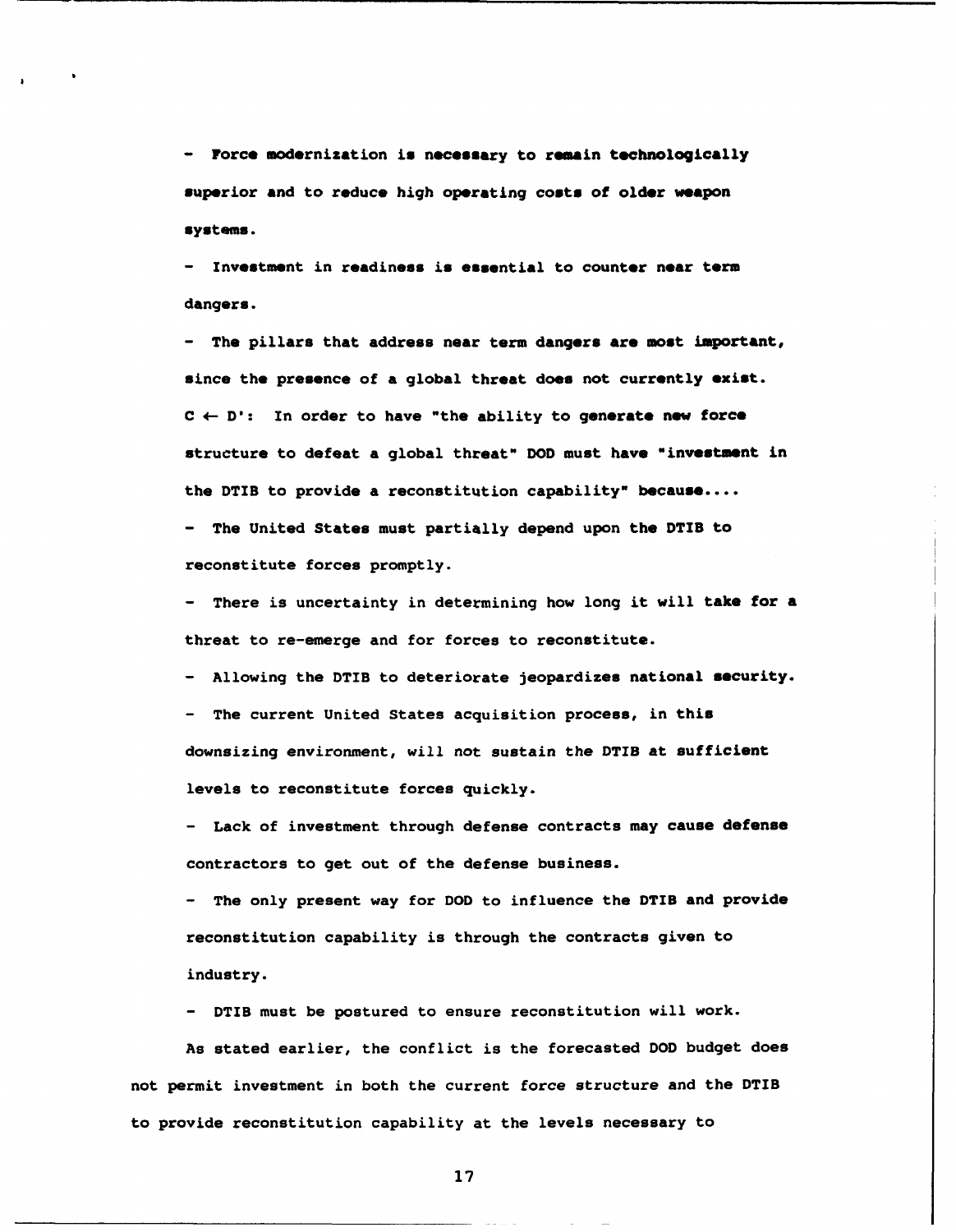**adequately support a sound National Military Strategy. To eliminate this conflict any of several assumptions, that are considered invalid, can be challenged. To demonstrate this one of the assumptions under the**  necessary condition arrow between  $C \leftarrow D'$  is challenged.

**Challenged Assumption: The only present way for DOD to influence the DTIB, and in turn reconstitution capability, is through the**  contracts given to industry.

## **Break Throuah Idea (Iniectionl**

**This aasumption may have been valid during the Cold War, when the threat warranted investments in the DTIB via contracta. This was especially true during the defense build-up of the early 1980s when contracts were plentiful. However, with reductions in the threat the budget does not justify issuing enough contracts to industry to maintain the DTIB's excess capacity. Hence, for defense contractors to survive they are downsizing, consolidating to achieve efficiencies, and in same cases moving to commercial markets. A recent article in the Boston Globe documented defense companies taking these steps.** 

**"McDonnell Douglas Corporation, Martin Marietta Corporation, and Raytheon Company have, in the last 12 months, shed 16 percent of its work force (14,000 workers), 23 percent (10,000 workers), and 8 percent (6,100 workers) respectively. "14 Shedding excess capacity has resulted in all three contractors showing increased earnings and share prices, but the downside is the loss of many talented workers (corporate memory). "In California alone 154,000 highly skilled workers have been** 

-

<sup>14&</sup>lt;sub>Aaron</sub> Zitner, "In Defense of Layoffs," Boston Globe, 23 November 1993, **35.**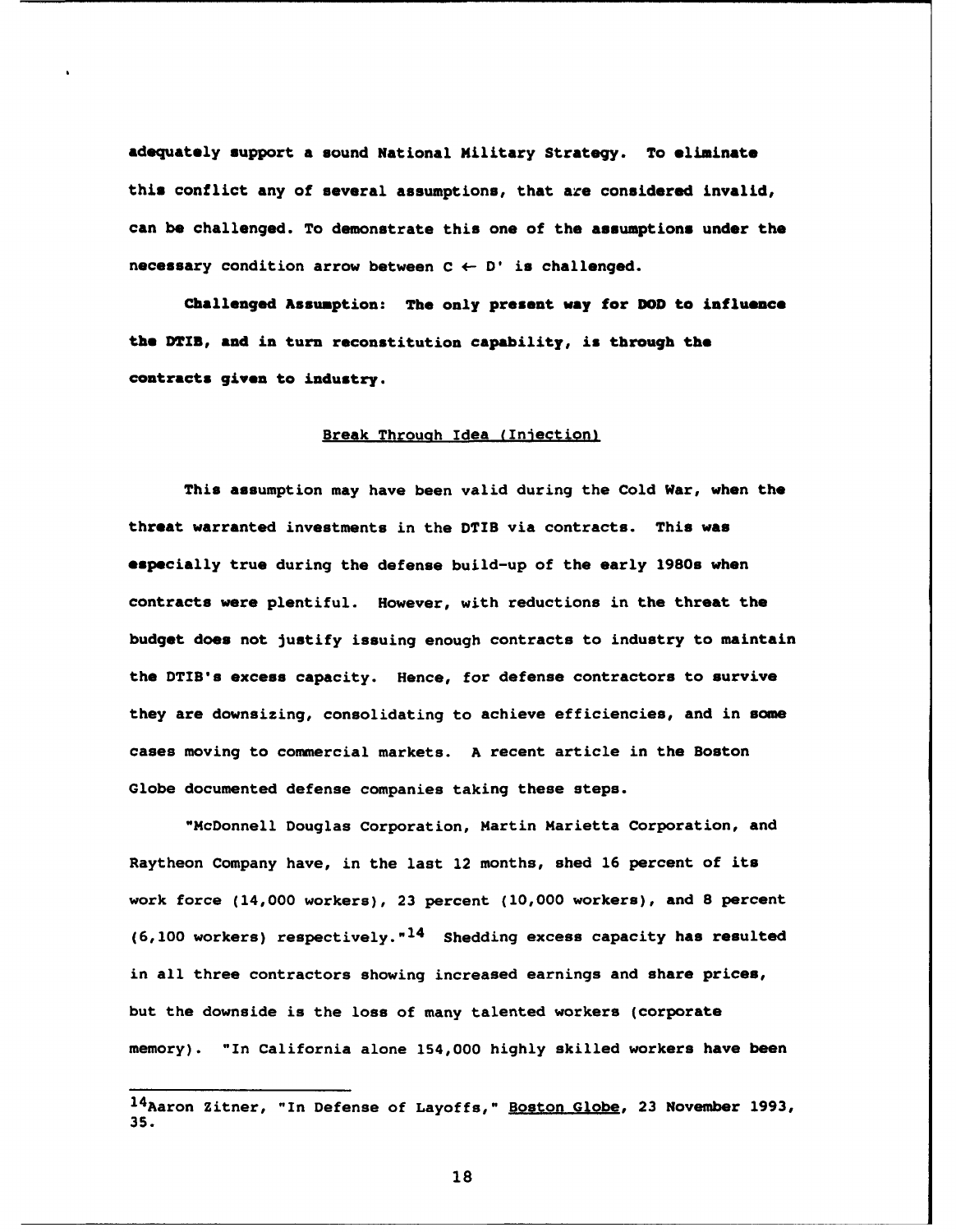lost since 1988 and an estimated 80,000 could lose jobs by the end of the decade.<sup>"15</sup> The contractors' major concern is to show a profit, and **excess capacity increases overhead, therefore they are justifiable in**  ". . **.taking a knife to the payroll. "I6** 

**"Some'are buying a bigger share of the shrinking defense market.... "I7 "Martin Marietta paid \$3 billion for General Electric Companies aerospace division making Martin Marietta the largest defense electronics company in the world. But amid the buyout** ... **closed 10**  plants in order to become more efficient.<sup>18</sup> "Martin Marietta also **acquir+'&nmral Dynunicm' Space Systems ~ivision"~~ and is currently** .'.' . . - **2, p J\* \$3.. ii.** F(.- **<sup>I</sup>**. **competihg dgainst ~orefirop to buy Grumman Corporation. Although, "consolidation fits with DOD's strategy to maintain a smaller but robust base of military contractors** ... **Pentagon purchases of new weapons and equipment have declined 64 percent since 1985. w20** 

**The new environment of reduced DOD budgets does not permit issuing sufficient contracts to allow DOD to significantly influence the overwhelming changes the DTIB will experience. Small areas may be affected, but this will not preserve a total reconstitution capability on its own; Therefore, saying the only way for DOD to influence the DTIB is through contracts to industry, is saying DOD has little influence. However, there are other ways to influence the DTIB besides depending on issued contracts from DOD to do the job. The question to** 

**l5 Paul Schnitt, "Defense-Cutbacks Losses Dwarf State, Federal C nversion Efforts," Sacramento Bee, 27 February 1994, 27. lg ibid, 27. 17ibid, 35. I8ibid, 35. Eric Schmitt, "Consolidation of Contracts Suits the Pentagon," New <u>zork Times</u>, 8 March 1994, D7. Ibid.**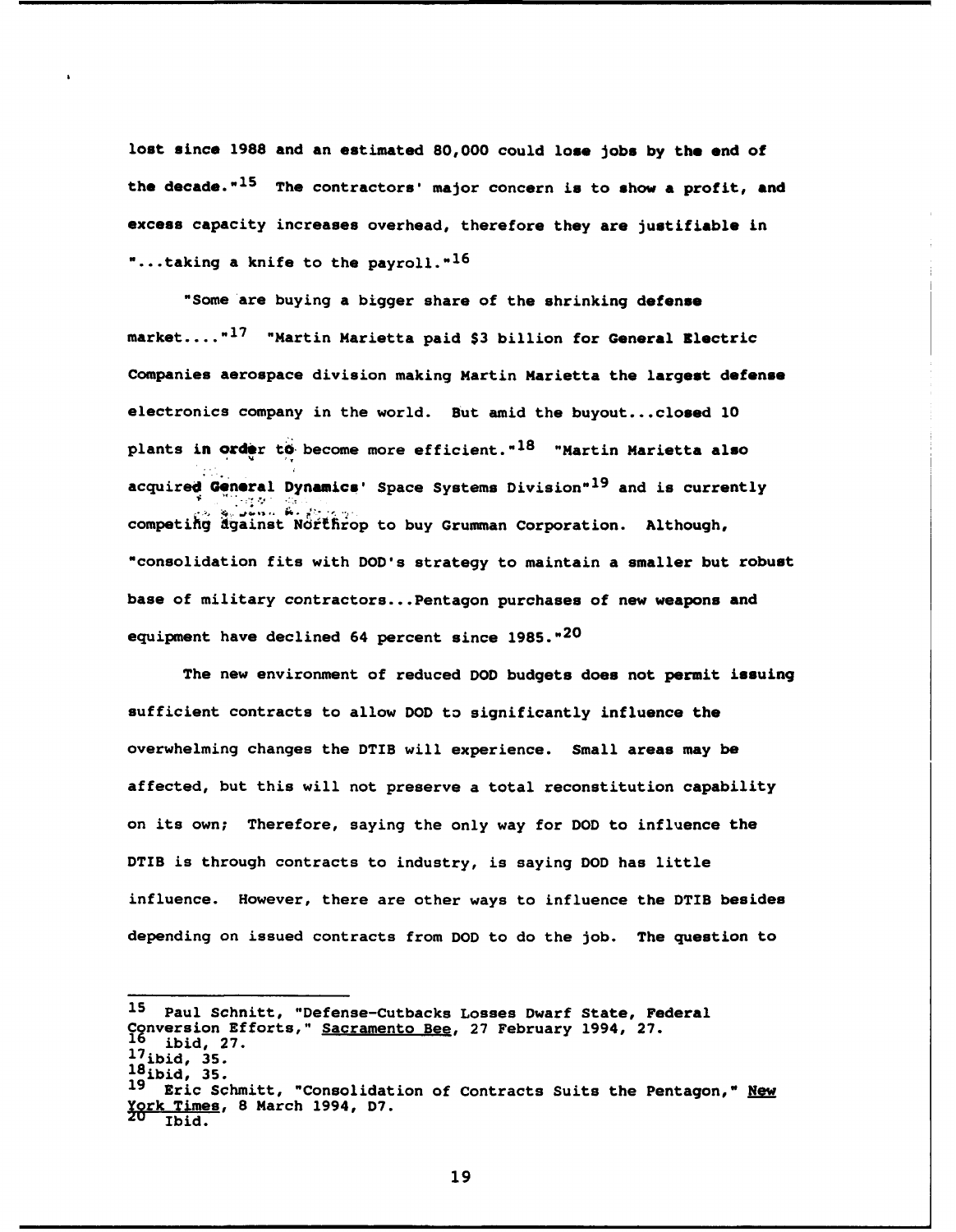**anawer ia--What can be done within our fiscal constraint8 to provide** *8*  reconstitution capability to defeat a re-emergent global threat?

**All the players involved in shaping the DTIB and its reconstitution capability, tend to deal with their own realities which works fine for solving the localized core problem, but their actions**  taken to solve an internal problem may in fact conflict with the actions **of the other players. Industry is taking necessary steps from ita perspective to survive; DOD is losing its budget which was previously used to influence the DTIB; the White House is encouraging programs to promote technological growth; the judicial branch is looking closely at industrial consolidations with regard to anti-trust laws; and Congrese is focused on near term interests to please constituents rather than long term issues. They will enact legislation to maintain jobs for displaced defense workers, but it is hard to engage them in substantive long range planning. Working separately deters achievement of common**  objective. One possible idea to combat this may be:

Injection: Integrate the management of the DTIB by forming an **agency consisting of the players making decisions affecting the DTIB.** 

**Before challenging the idea, it is important to consider some of the positive outcomes of implementing the proposed idea.** 

- **Integrating the management of the DTIB would potentially influence it without investing large amounts of DOD money.** 

- **The number of conflicting actions affecting the DTIB could be reduced.** 

- **Reduced conflicts would make better use of limited funding within the government.**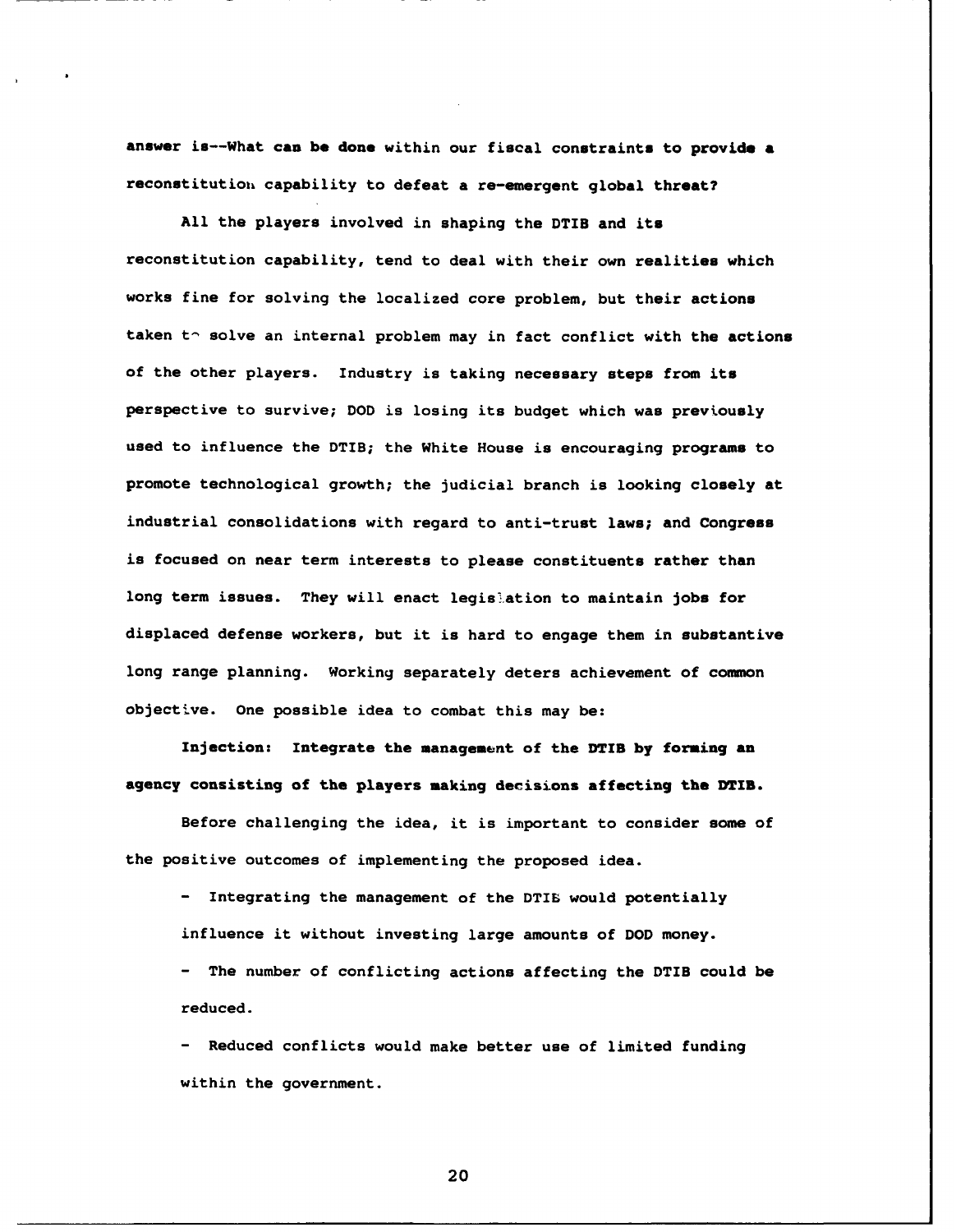- **Intagrated management of the DTIB would foster a quality environment.** 

- Integrated management would provide a framework to better **understand and work core problems.** 

- The synergistic benefit of a team approach would increase the **chances for success.** 

- **Integrated management would facilitate identifying and gathering necessary information to make better decisions.** 

- **Integrated management would allow time-tracking of impacts on DTIB--as one thing changes the impact on the time to reconstitute could be quantified.** 

**This last benefit provides a critical piece of information that needs constant monitoring. Knowledge of the state of the DTIB at any given time reduces uncertainty in determining the time needed to reconstitute. With this information, the actual level of dollar investments into reconstitution capability can be regulated. The ability to defeat a re-emergent global threat boils down to the time relationship between how long it takes for the global threat to reemerge, and how long it will take to reconstitute. More specifically, the sum of the warning time (WT) that a global threat is re-emerging; the time it takes decision makers to validate the concern and direct reconstitution (DT); and the time to reconstitute (RT) must be less than the time it takes for the actual global threat to re-emerge and threaten national security (NGT). If the nation cannot control the dollars available for investment in the DTIB's ability to reconstitute, maybe the time factors can be controlled. As long as** 

**WT** + **DT** + **RT** < **NGT**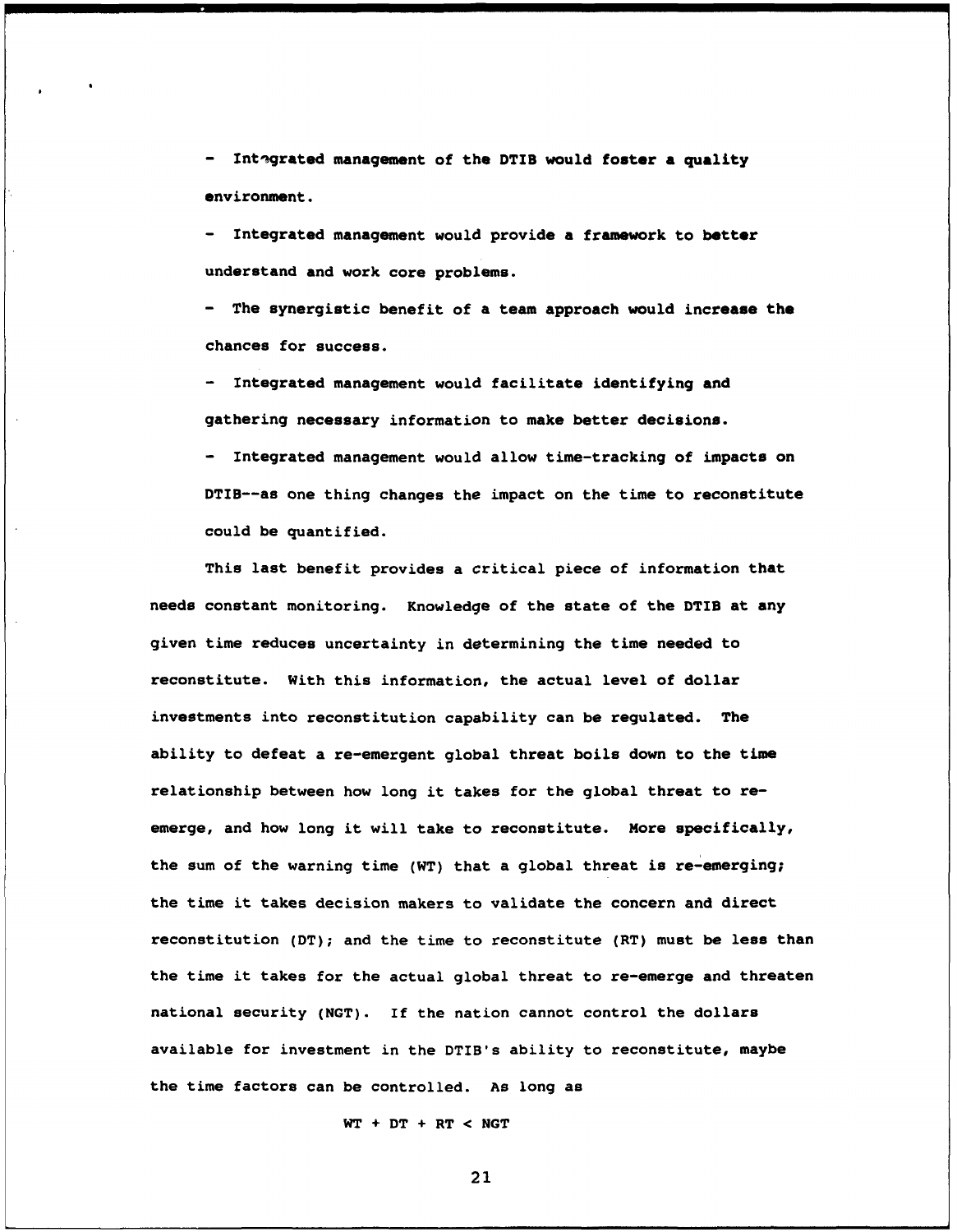**leaders can satisfy the long term requiromont of defeating a global**  threat. In a way, that eliminates the conflict with funding short term **requirements to have a sound National Military Strategy. This would free up more of the limited dollars to go towards force structure to counter near term dangers. So, by working together (integrating the management of the DTIB), decision makers can better understand the overall impact of individual actions and, if the impact is contrary to the overall objective then adjustments can be pursued.** 

## **Neaative Branch Reservation**

**With every new idea, the originator can always present the positive side of the idea; however, it is sometimes difficult to see the negative outcomes. Embedded in the Future Reality Tree portion of the TOC Thinking Processes is a useful technique called "Negative Branch Reservations," which allows a look at the negative outcomes, or UDEs that can be caused by the new idea. After all, the intent of injecting a new idea is to create a vision for tomorrow that is better than the current reality. If the new idea makes things worse or no better than they currently are, then there is no reason to implement the new idea. The real benefit of the "Negative Branch Reservations" is that it provides an excellent way to analyze ideas that are presented. It helps us to "....make sure wrong ideas will not be implemented, that meaningful ideas will not lead to negative side effects, that good ideas will become more rounded, and at the same time do it in a way that**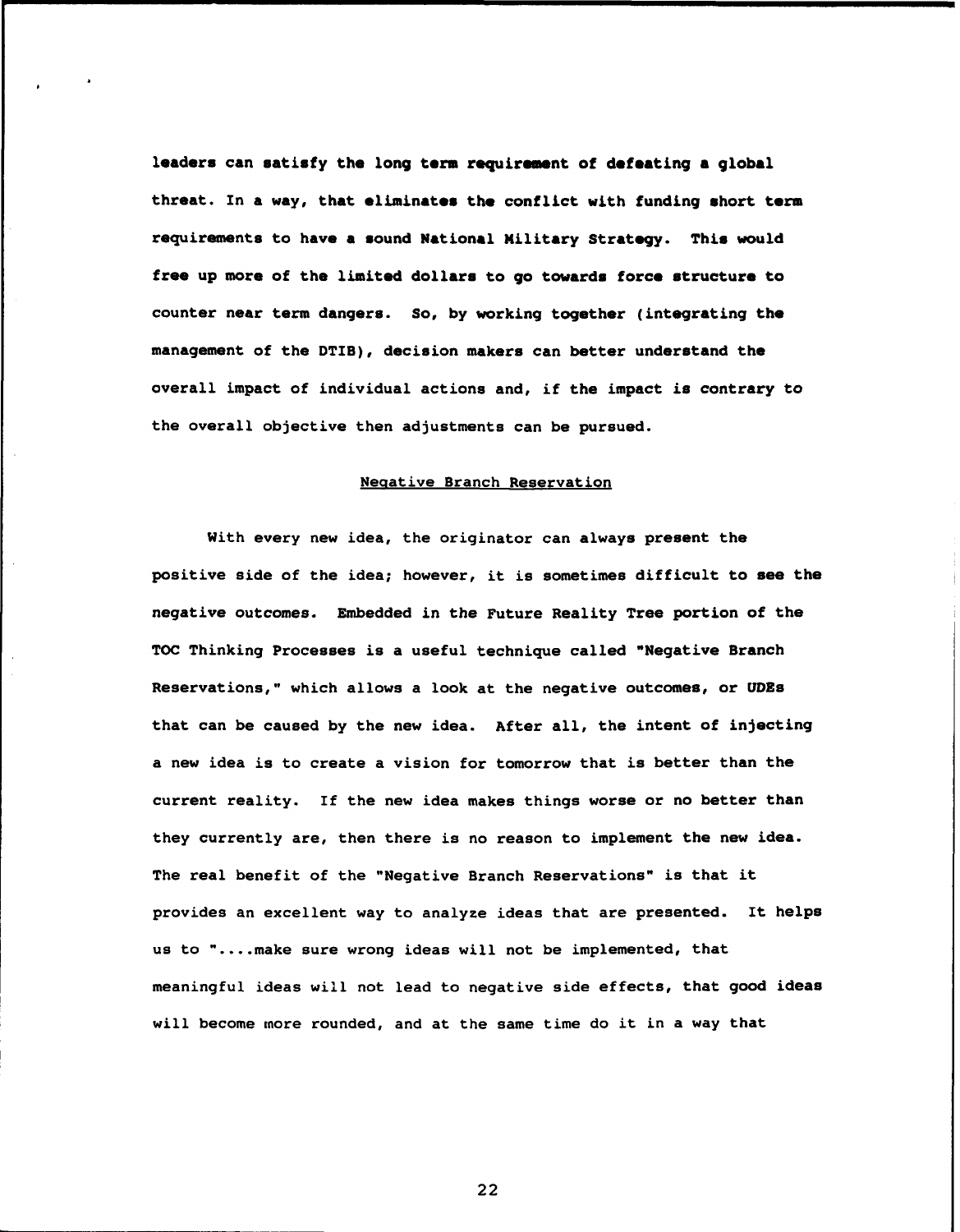strengthens relationships and builds mutual respect."<sup>21</sup> So what are the **negative outcomes of implementing the proposed ideas?** 

- **Forming an agency adds to the bureaucracy.** 

- **Forming an agency made up of representatives from the executive and legislative branches may be in violation of Constitutional provisions for separation of powers.** 

- **Government teaming with industry may cause conflict8 of interest.** 

- **This agency may try to determine weapons requirements to keep certain portions of the DTIB alive, rather than meet the best needs of the military.** 

- **This agency could lead to government control of industry if it had authority to make decisions.** 

- **It may be hard for this agency to set common objectives, since each player is operating with a different set of constraints.** 

- **Forming this agency may not be possible.** 

**Now that there exist a list of the suspected negative effects this "Negative Branch" can be diagrammed by starting with an opening statement obtained from the proposed idea. This Negative Branch is shown in Figure 6.** 

**<sup>21</sup> Chris Waddell, Neaative Branch Reservations (Cincinnati: Waddell Consulting Inc.** & **Avraham Y. Goldratt Institute, 1993), 2.**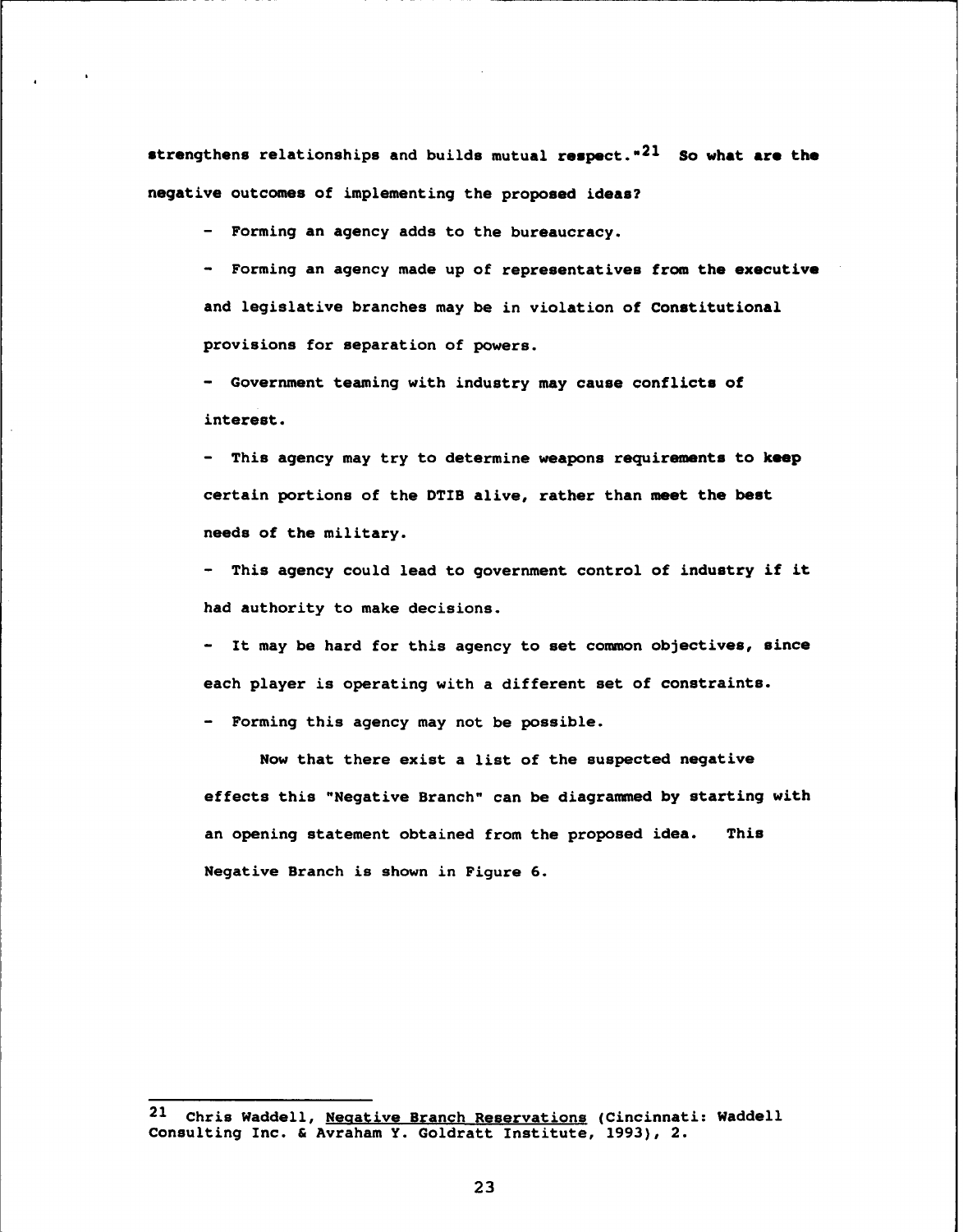

**Figure 6. Negative Branch** 

**This Negative Branch shows the logical connection between the proposed idea and the suspected negative effects this idea may produce. The negative branch shows that the negative effects of this idea are primarily related to forming an agency. However, if the positive outcomes associated with integrating the management of the DTIB could be realized without forming a new agency, then the vision of tomorrow could be better than today's reality and worth pursuing. This integrated management approach needs to focus on identifying and gathering necessary information to allow better understanding of how decisions**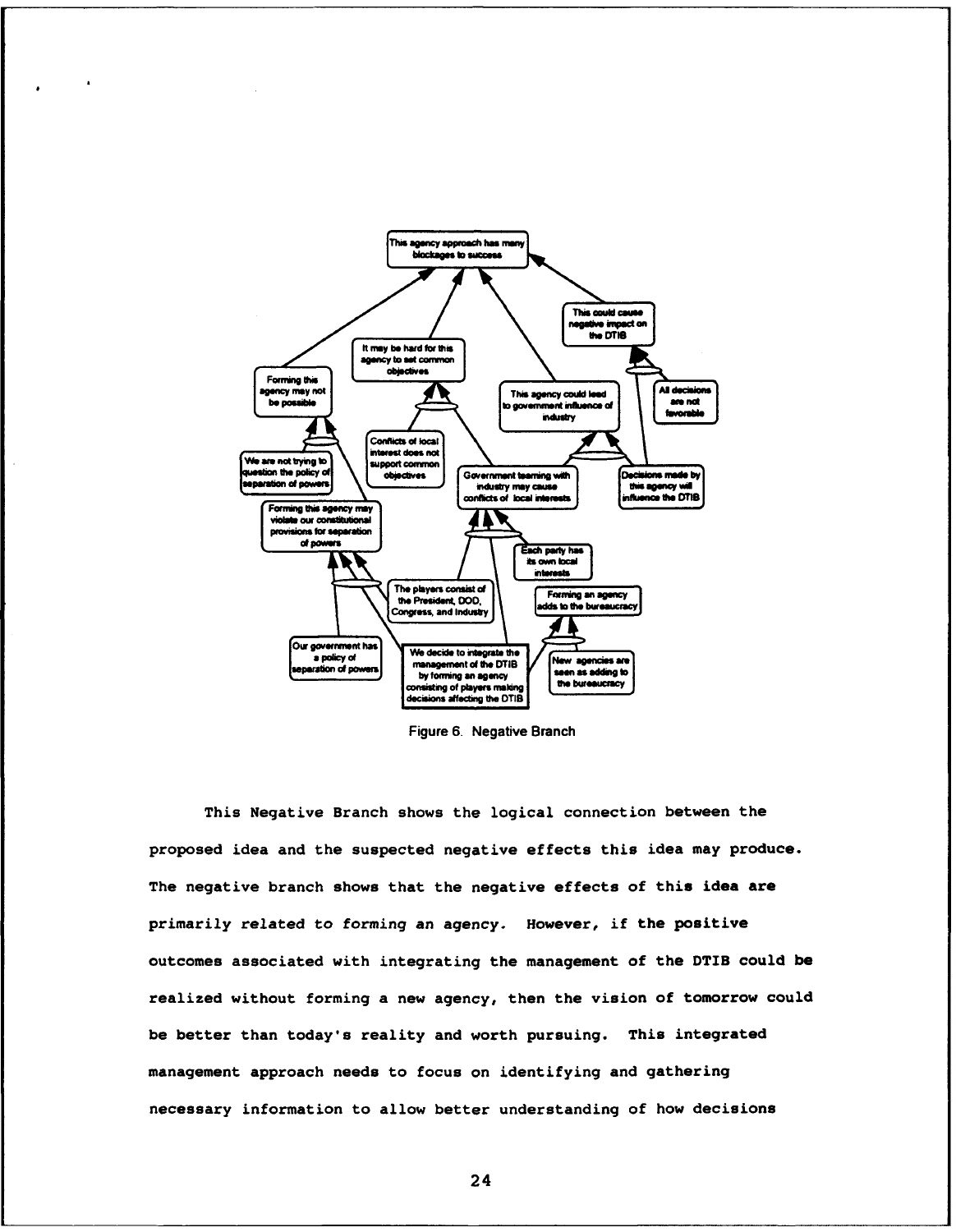that impact the DTIB are affecting the time to reconstitute. Therefore, **a new injection to break this negative branch could be:** 

**New Injection: Integrate the management of the DTIB by doing a** better job of linking the players making decisions affecting the DTIB.

## **Future Reality Tree**

**The Future Reality Tree could be built with this new injection, and others necessary to change the UDEs from the Current Reality Tree to DEs, to create a vision of tomorrow. Assuming this is done, it is useful to hypothesize that the Future Reality Tree shows the vision of tomorrow turned out to produce a sound National Military Strategy. By doing a better job of linking players in the DTIB decision process the nation can benefit from a more integrated approach. Decision makers will have a higher level of confidence in making sure** 

## **WT** + **DT** \* **RT** < **NGT.**

**With additional injections WT could be better quantified and DT minimized since uncertainty would be reduced. Alternatives to DOD's trying to shape the DTIB solely with DOD dollars could emerge and use of**  other instruments of national power to increase the time for a NGT to **re-emerge could be explored. For example, using the newly proposed foreign policy of enlargement leaders could better secure democracy throughout the world, and thereby reduce the likelihood of global powers being in conflict with the National Security Objectives. Fully developing an actual Future Reality Tree would answer the second question--To what to change?**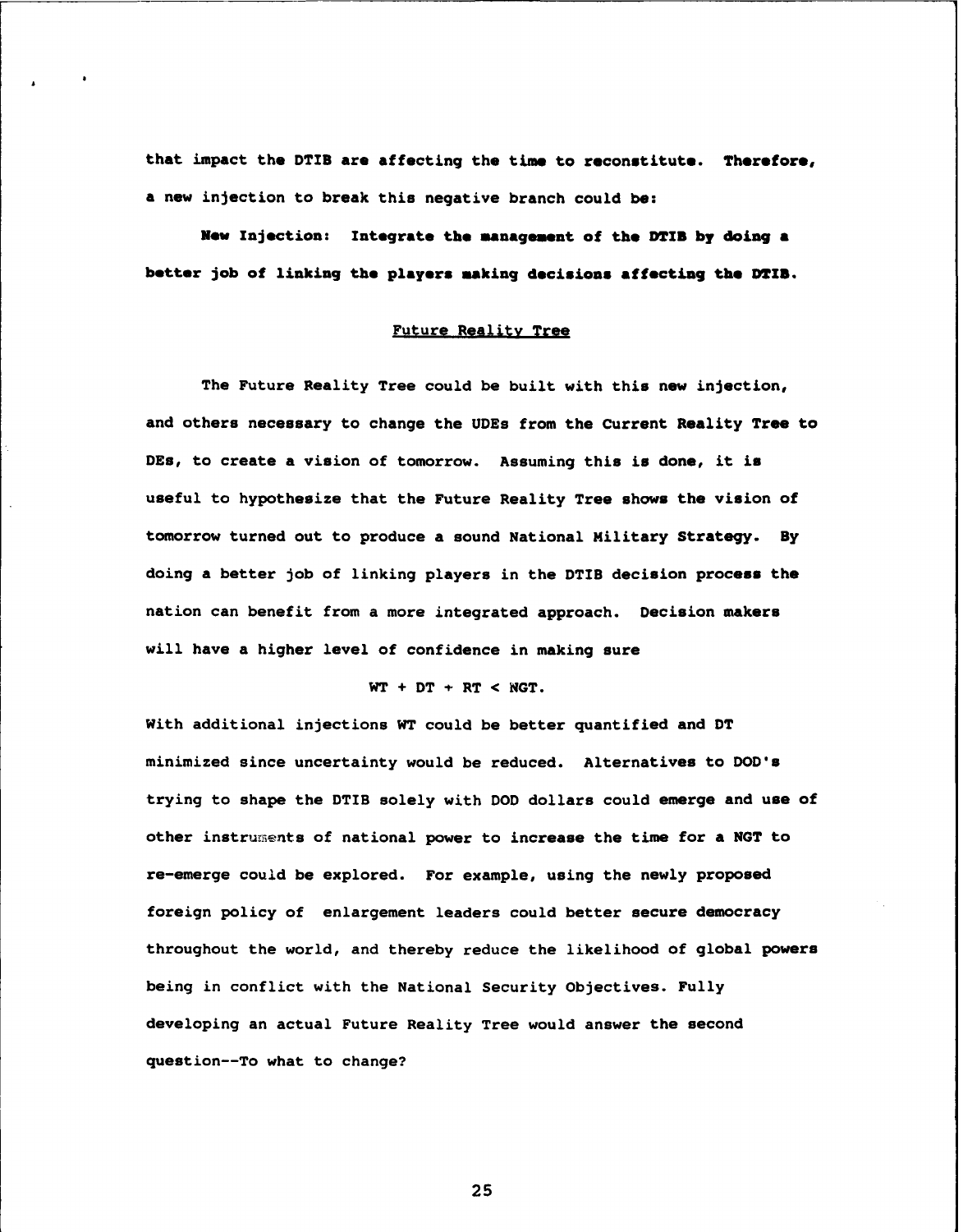# Prerequisite and Transition Trees

**With a vision of tomorrow the Prerequisite and Transition Troas**  can be used to suggest how to overcome the obstacles required to make the changes and how to implement the changes to complete the move toward a vision of tomorrow. With these steps complete the third question can **be answered--How to cause the change?** 

**This "how to" and "implementation" part of the TOC Thinking Processes is what turns ideas into reality, and is no trivial task. However, developing the details for these Trees in this paper would not add to the demonstration of TOC's usefulness as an analyais methodology. To obtain a meaningful answer to the question "How to cause the change?" one would fully developed each of the previous Trees and develop the implementation plan.** 

## **What is the Next Step?**

**Since the preceding analysis focused on how to apply the TOC Thinking Processes rather than implementing a solution to an actual core problem, a logical next step would be to accomplish a thorough analysis of the National Military Strategy. This analysis would be most beneficial if applied to the new National Military Strategy being developed to meet President Clinton's, about to be released, National Security Strategy. This analysis would provide an opportunity to verify the new assumptions and ideas, that produced the new strategy, satisfy the expectations of our leadership. Even though the new strategy is expected to change from the one analyzed in this paper, and a detailed analysis may produce different results, I would encourage consideration**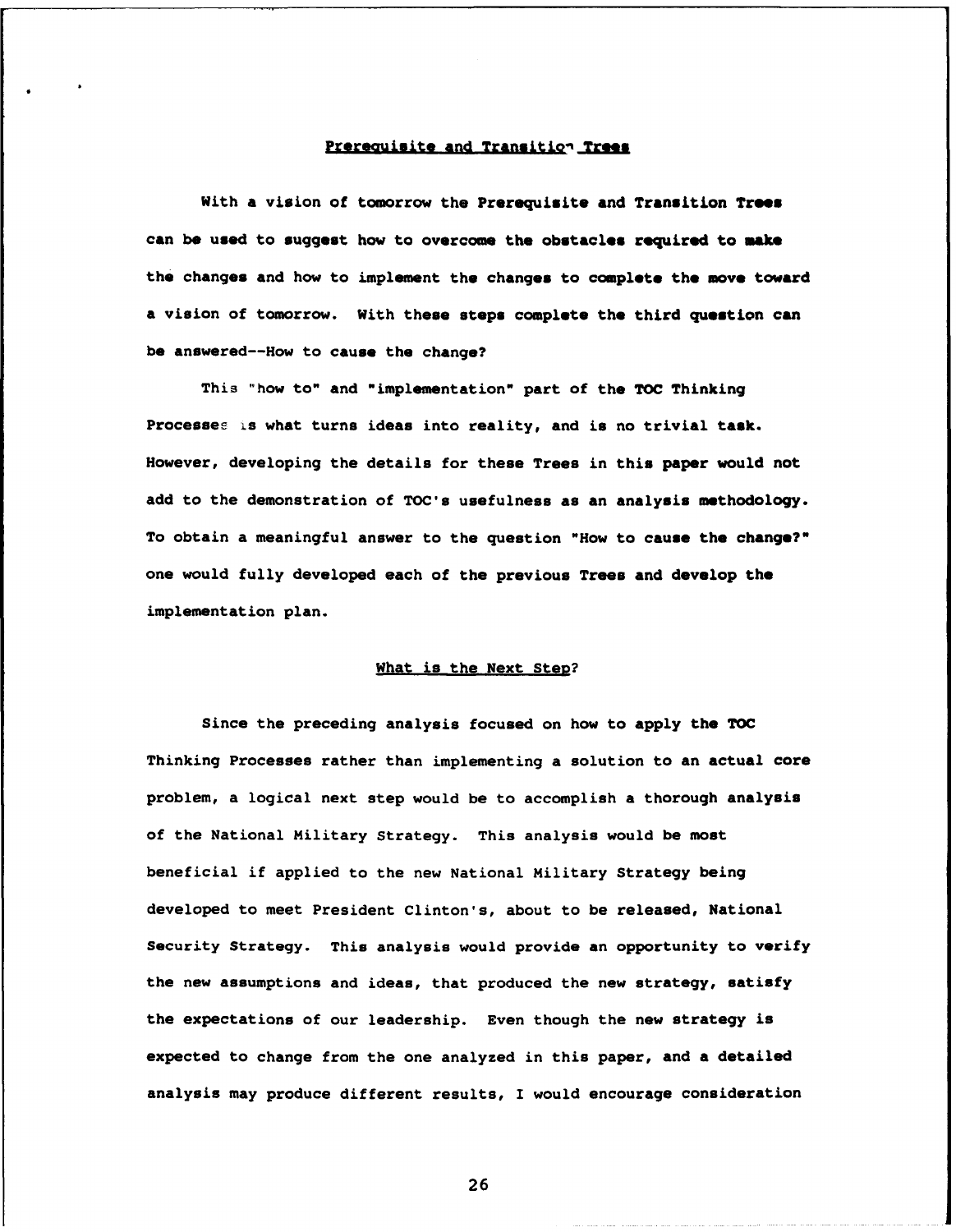be given to the idea of integrating the management of the DTIB by doing a better job of linking the players making decisions affecting it.

Secretary of Defense William Perry, in a presentation to the Air War College on 5 April 1994, stated "...the end of the Cold War has left the United States without a global threat, and the policy will be **a**  pragmatic realistic approach to working with Russia and the other Republics in the former Soviet Union to prevent a reversal of the democratic and economic reforms that are underway. However, if these reforms fail, a global threat could re-emerge, and the United States will need a capable DTIB to reconstitute forces." $^{22}$  Taking steps now to integrate the management of the DTIB will provide dividends the United States can benefit from in the future.

-

**<sup>22</sup>** Paraphrased from speech. This speech was open to the press and did not fall within the non-attribution policy of the Air War College.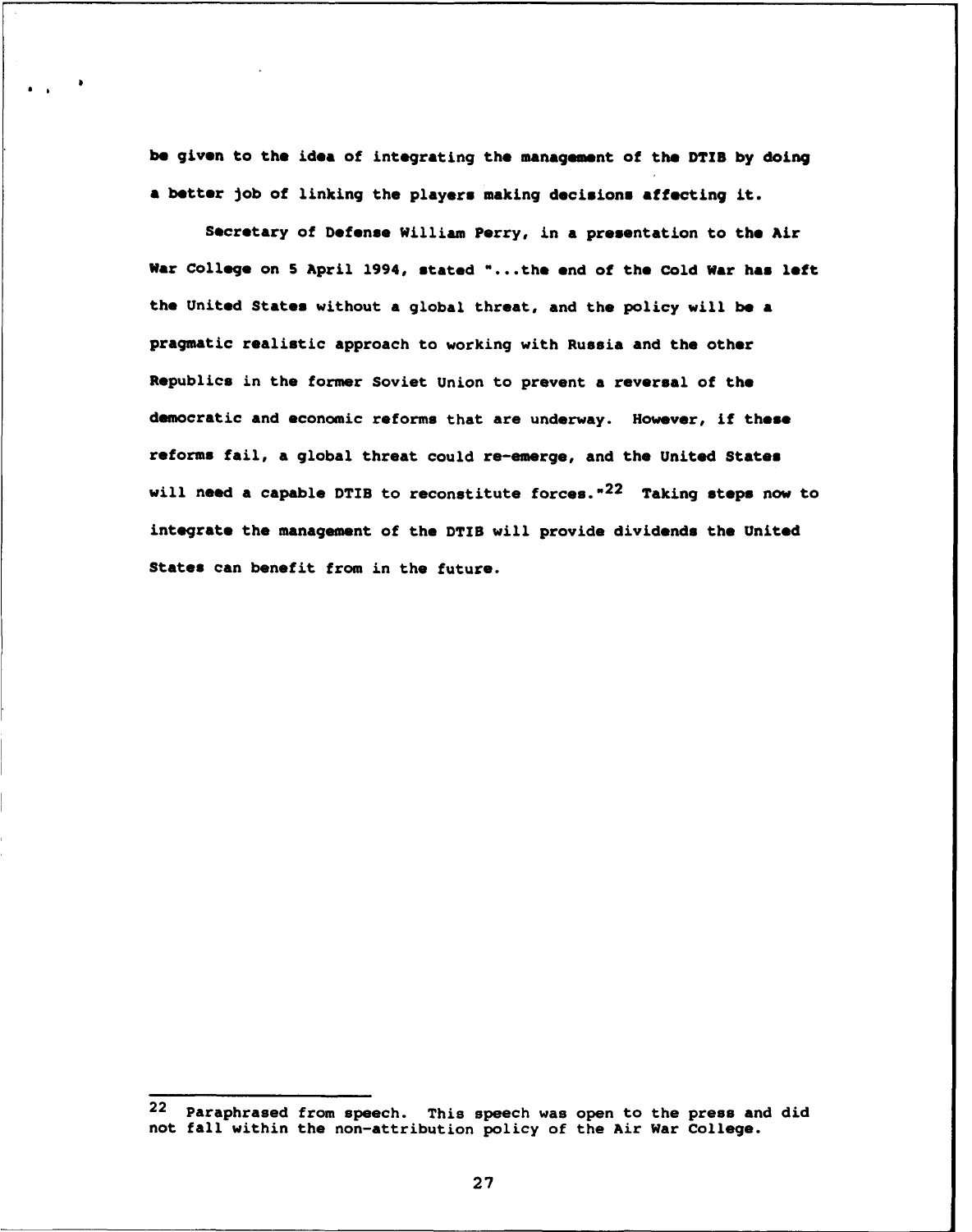#### **CHAPTER V**

## **CONCLUS ION**

**Theory of Constraints (TOC) provide a methodology for identifying**  core problems and developing, analyzing, and implementing workable ideas to achieve on-going process improvements. TOC also provides a **structured way to logically develop better understanding of what im**  going on in ones area of responsibility and test the decisions, **policies, strategies, etc., that direct ones actions.** 

Five techniques make up the TOC Thinking Processes and they help to answer three fundamental question. The Current Reality Tree helps to **understand what is going on around us today to answer the first question--What to change? The Evaporating Cloud and the Futuro Roality Tree helps to uncover assurptions that limit ones actions and croate a**  vision of tomorrow to answer the second question--To what to change? **The Prerequisite and Transition Trees helps uncover obstacles and implements changes required to move toward the vision of tomorrow. These TOC techniques can be used in total, or in part, depending on the desired outcome.** 

**In this paper emphasis was placed on how to use the TOC techniques to analyze the National Military Strategy, rather than implementing a solution to an actual core problem; however, I feel there is some merit in the idea this analysis produced. Integrating the management of the Defense Technology and Industrial Base (DTIB) by doing a better job of**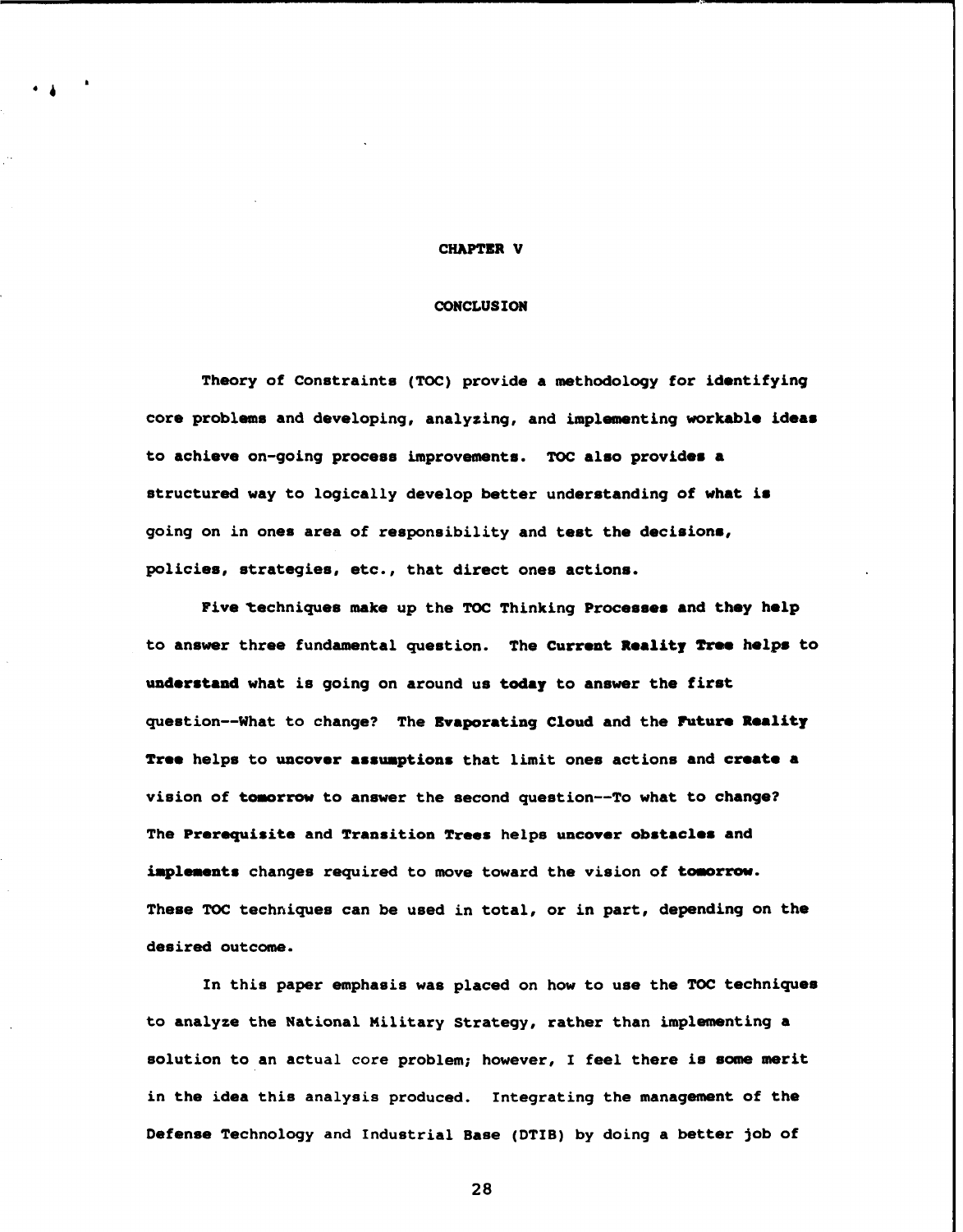linking the players making decisions affecting it, can help to posture **the DTIB for the future. I am not proposing that the United Statem**  should nationalize the DTIB, but it is necessary to understand the **dynamics involved in being able to reconstitute the forcam needed to defeat a re-emergent global threat. This integrated approach would help to quantify the state of the DTIB and provide a means for tracking the**  impacts of decisions being made which influence its capabilities to **reconstitute. Rather than trying to control the money available to**  execute the strategy, the control variables become the times associated **with how long it takes for the global threat to re-emerge and how long it will take to reconstitute.** 

**If United States policies are successful in preventing the reemergence of a global threat, the significance of the time to reconstitute is decreased. If these policies fail, having an integrated management approach to the DTIB will make it possible to quantify the time to reconstitute and prevent that time from exceeding the time it takes for the global threat to re-emerge.** 

**Change does not always produce improvement; however, for improvement to occur it must involve change. I hope this paper encourages the reader to learn more about TOC, and leads to more people applying it to deal with the changes required to meet the tough challenges that face this country in the future.**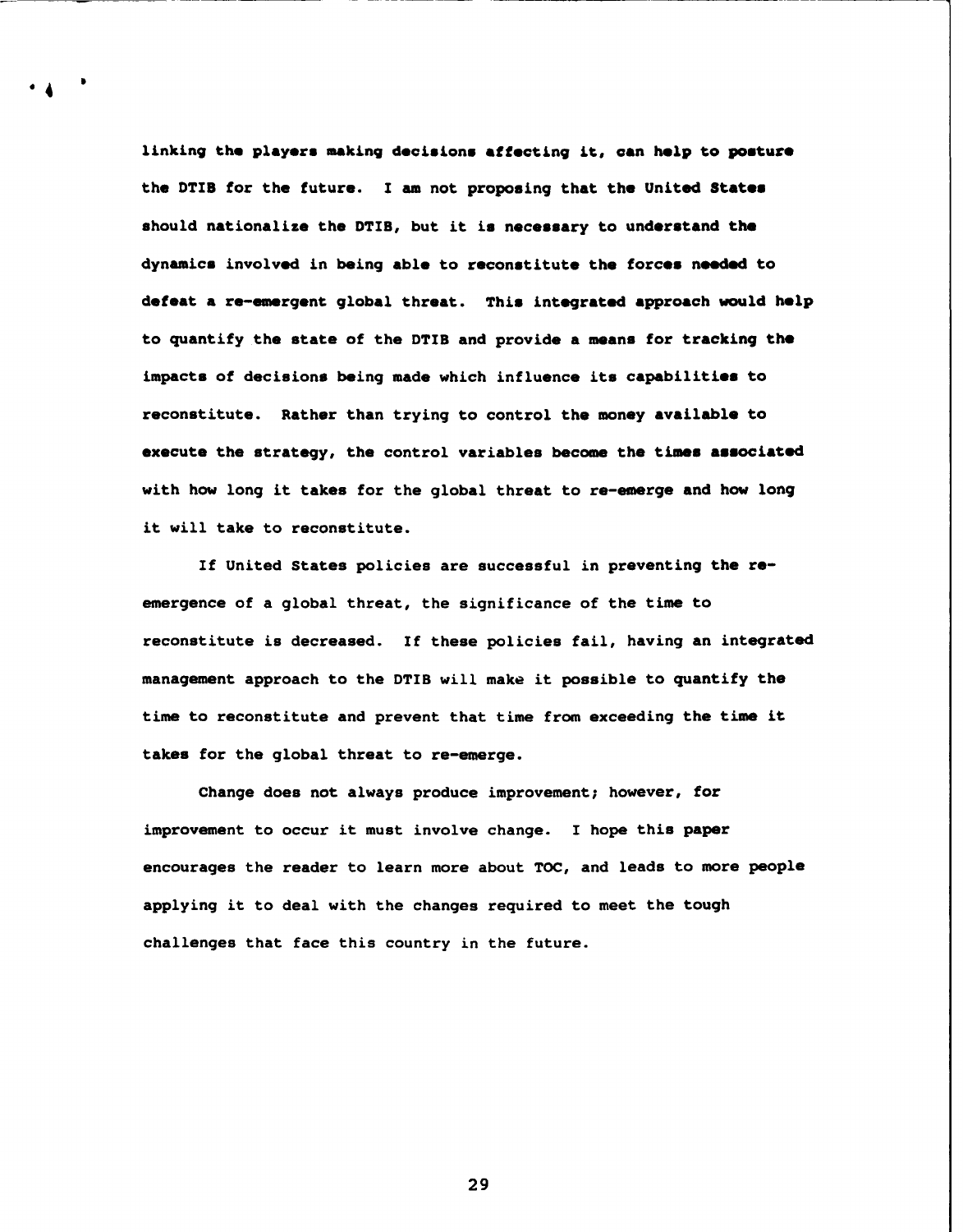#### **BIBLIOGRAPHY**

"An Introduction of Theory Of Constraints, The Production **Approach." Connecticut: Avraham Y. Goldratt Institute, 1992.** 

Blair, Dr. David. "Can We Plan the U.S. Defense Industrial Base?" Defense Downsizing. edited by E. B. Kapstein, 23-38. Washington, D.C.: **Congreesional Quarterly Inc., 1993.** 

Correl, John T., and Colleen A. Nash. Lifeline Adrift; The Defense Industrial Base in the 1990s. Arlington: The Aerospace Education **Foundation, 1991.** 

**Curtis, MajGen, and LtGen Thompson. "DEFENSE INDUSTRIAL BASE, Current Reality Tree, Evaporating Cloud, Future Reality Tree." Wright-Patterson Air Force Base, OH: Avraham Y. Goldratt Institute, 1993.** 

Defense Conversion Commission. Adjusting to the Drawdown. **Washington, D.C.: Department of Defense, 1992.** 

**DOD Acquisition Law Advisory Panel. Streamlinina Deferlpa ficauisition Laws. Executive Summary. Washington, D.C.: Government Printing Office, 1993.** 

Drew, Colonel Dennis M., and Dr. Donald M. Snow. **Making Strategy**. *BD* **Introduction to National Securitv Processes and Probleaq. Maxwell Air Force Base, AL: Air University Press, 1988.** 

**Goldratt, Eliyahu M., and Jeff Cox. The Goal: A Process of**  Improvement. 2d Revised Edition. New York: North River Press, 1992.

Lake, Anthony. From Containment to Enlargement. Speech presented **to John Hopkins University, School of Advanced International Studies, Washington, D.C., 21 September 1993.** 

**Schmi.t, Eric. "Consolidation of Contracts Suits the Pentagon." New York Times, 8 March 1994, D7.** 

**Schnitt, Paul. "Defense-Cutbacks Losses Dwarf State, Federal Conversion Efforts." Sacramento Bee, 27 February 1994, 27.** 

**"The Jonah Program." Connecticut: Avraham Y. Goldratt Inetitute, 1993.** 

**The White House. National Security Strateav of the United States. Washington, D.C.: Government Printing Office, 1993.** 

**U.S. Congress, Office of Technology Assessment. after the Cold War**  Living With Lower Defense Spending. OTA-ITE-524. Washington, D.C.: **Government Printing Office, 1992.**